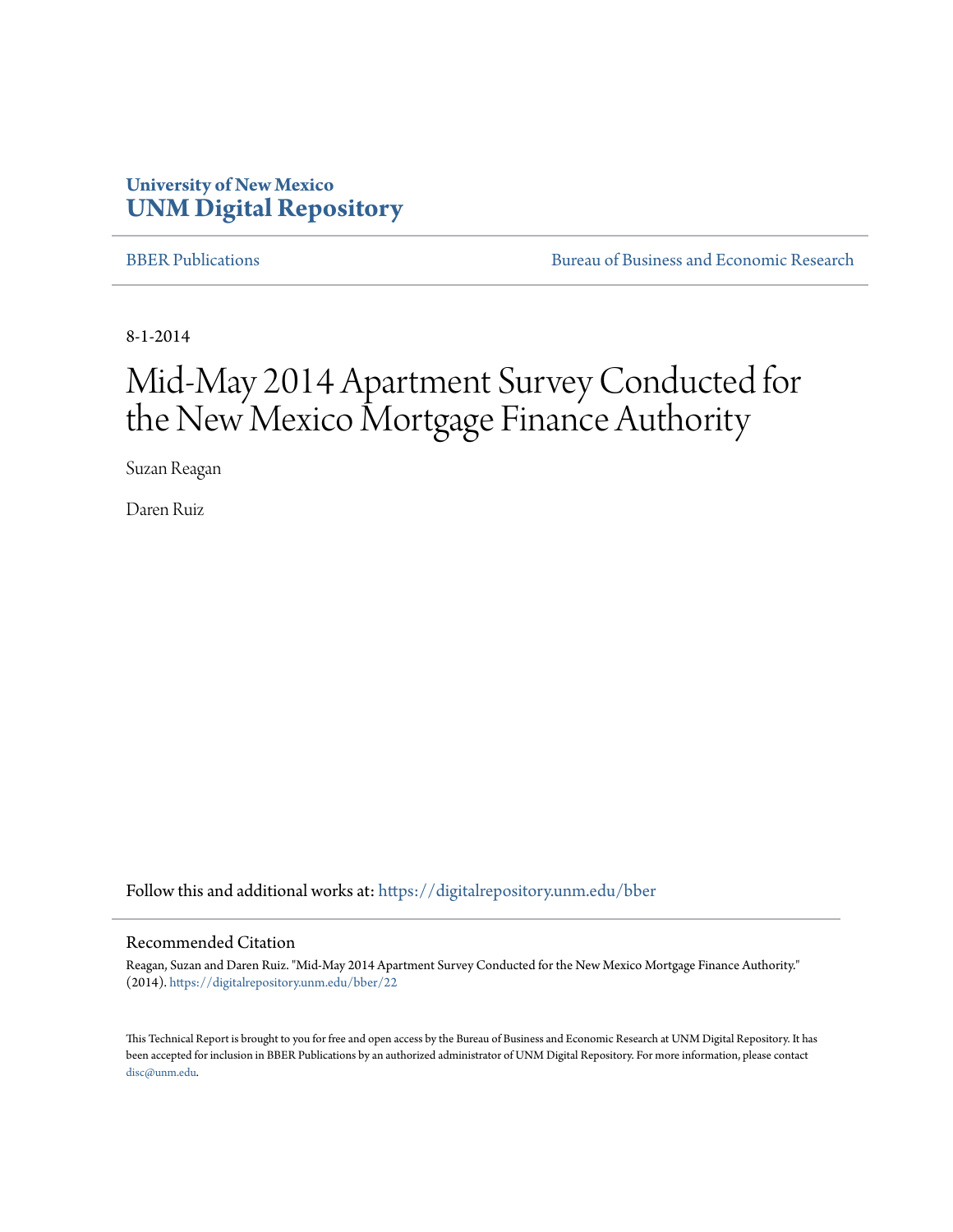

# MID-MAY 2014 APARTMENT SURVEY

## CONDUCTED FOR

## THE NEW MEXICO MORTGAGE FINANCE AUTHORITY

AUGUST 2014

BY THE UNIVERSITY OF NEW MEXICO BUREAU OF BUSINESS AND ECONOMIC RESEARCH

303 Girard Blvd. NE MSC06 3510 / Oñate Hall Albuquerque, New Mexico 87131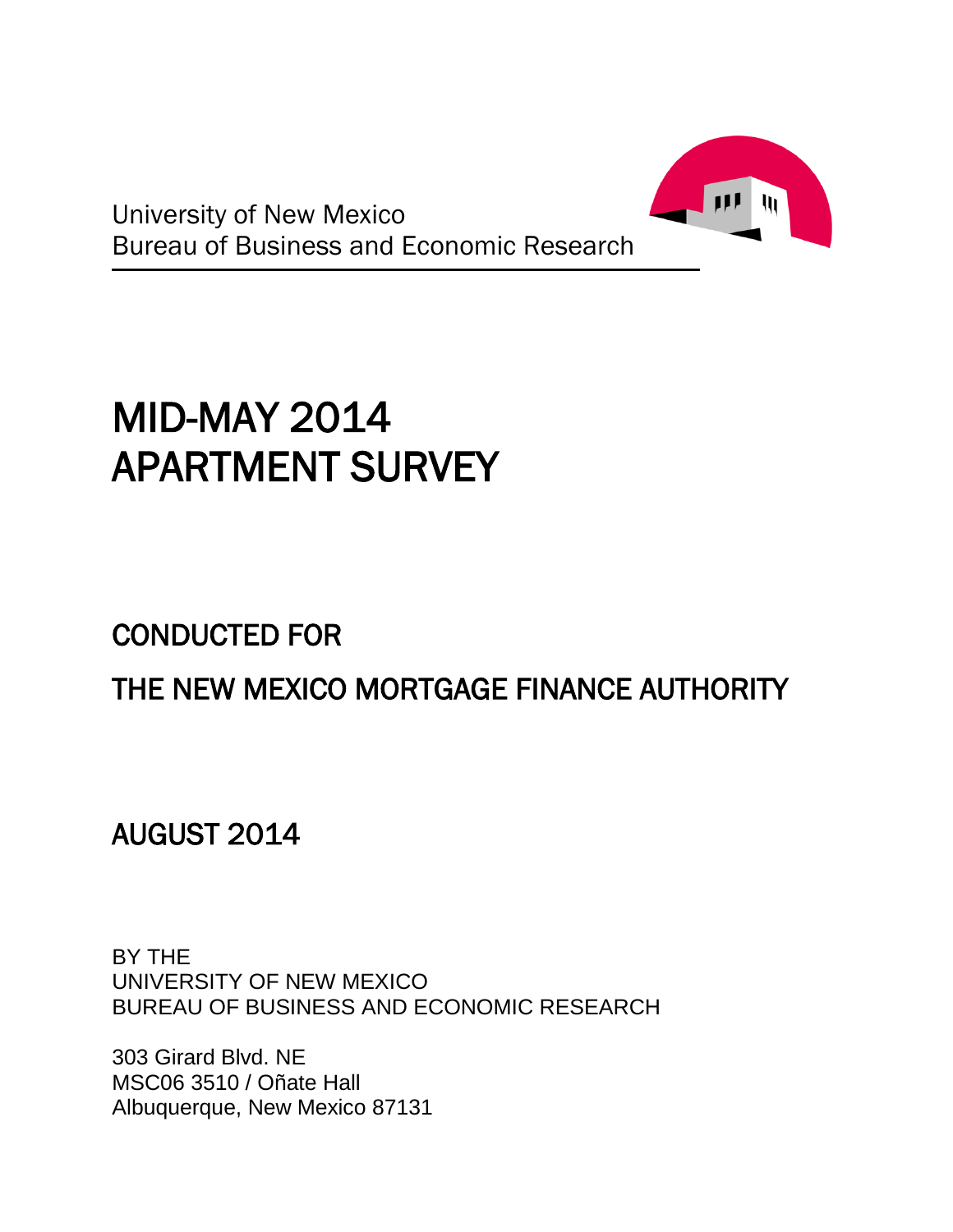## **Table of Contents**

|                                                                                                   | Page |
|---------------------------------------------------------------------------------------------------|------|
|                                                                                                   |      |
|                                                                                                   |      |
|                                                                                                   |      |
|                                                                                                   |      |
|                                                                                                   |      |
| Figure 3: No. of Properties by Overall Weighted Avg. Vacancy Rate, NM Study Area                  |      |
| Figure 4: Weighted Average Vacancy Rates by Type of Apartment, NM Study Area 7                    |      |
| Figure 5: No. of Properties by Overall Weighted Average Rent, NM Study Area7                      |      |
| Figure 6: Weighted Average Monthly Rents by Type of Apartment, NM Study Area                      |      |
| Figure 7: Overall Weighted Average Vacancy Rates, NM Counties and County Cluster 8                |      |
| Figure 8: Overall Weighted Average Monthly Rents, NM Counties and County Cluster  8               |      |
|                                                                                                   |      |
| Table1: Count of Apartment Properties, Year Property Built and Number of Units by Type,           |      |
|                                                                                                   |      |
| Table 2: Count of Apartment Properties, Number of Units by Type, Number of Vacant Units by Type   |      |
| and Weighted Average Vacancy Rates by Type, NM Counties and County Cluster 11                     |      |
| Table 3: Count of Apartment Properties, Year Property Built, Number of Units by Type and Weighted |      |
|                                                                                                   |      |
|                                                                                                   |      |
| Appendix:                                                                                         |      |
|                                                                                                   |      |
|                                                                                                   |      |
|                                                                                                   |      |
|                                                                                                   |      |
|                                                                                                   |      |
|                                                                                                   |      |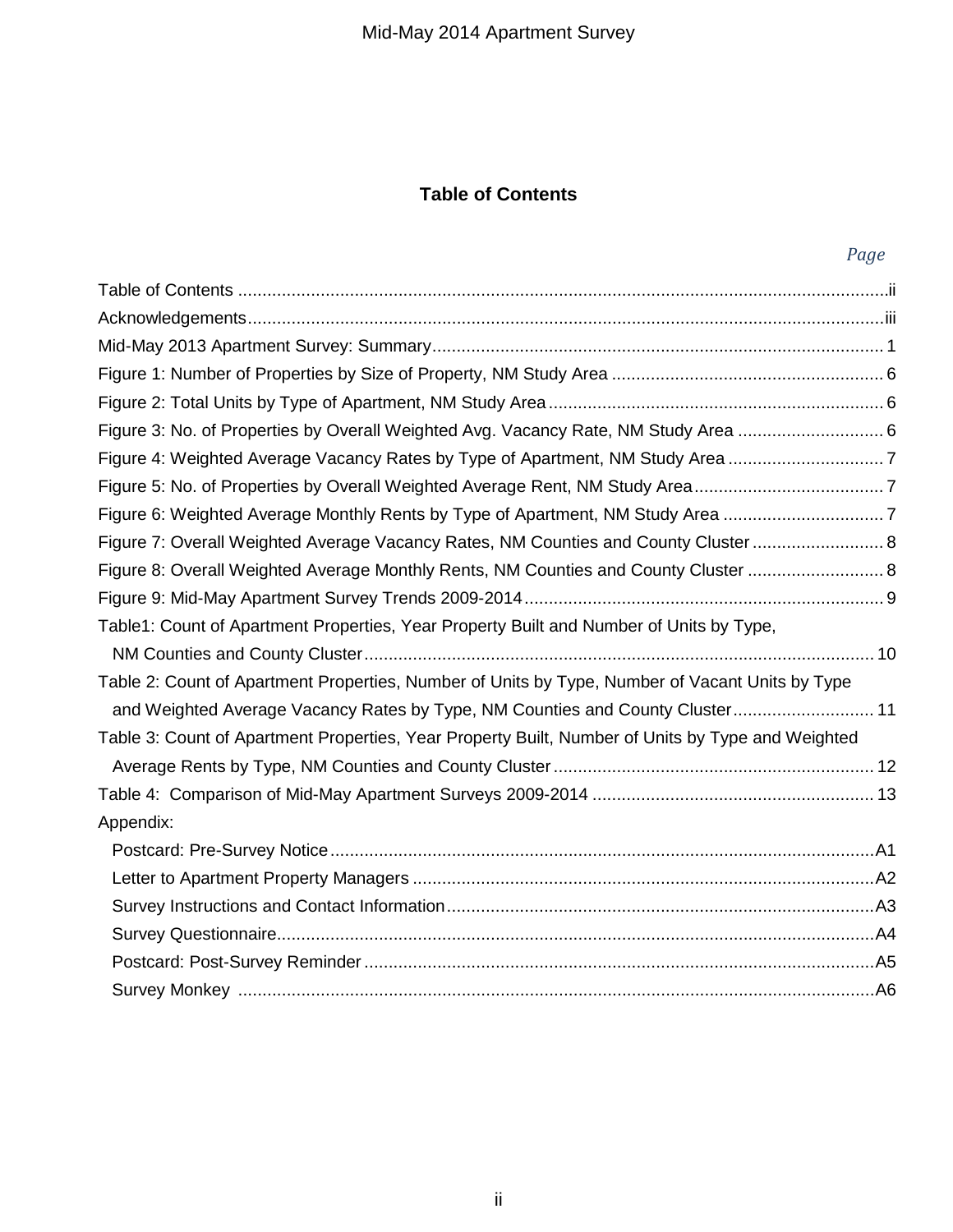## **ACKNOWLEDGEMENTS**

This report could not have been compiled without the cooperation of each property manager/owner who participated. We appreciate the time they took from their busy schedules to complete and return the survey forms to our office. We hope the tabulations in this report will be helpful to them.

There are many people who have helped with this project. Daren Ruiz and Suzan Reagan were the primary BBER staff who worked on this report. Our administrator, Gail Mercer, kept the administrative chores in order.

Finally, we would like to express our appreciation to the New Mexico Mortgage Finance Authority for providing the financial support to conduct this survey. Special thanks go out to Debbie Davis at MFA for all her guidance and support throughout this effort.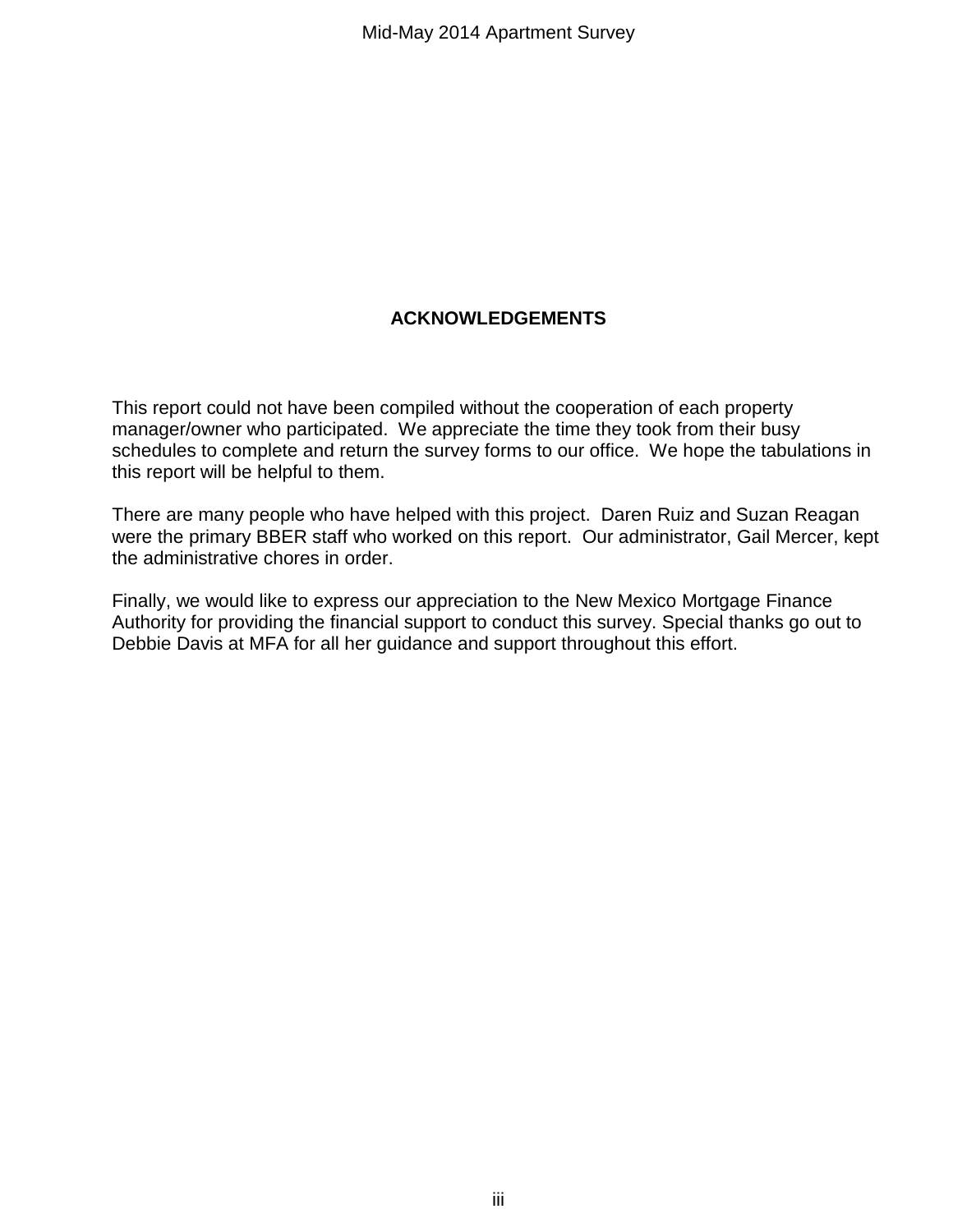## **Mid-May 2014 Apartment Survey: Summary**

The Bureau of Business and Economic Research (BBER) at the University of New Mexico conducted a survey of apartment properties in communities across the State for the New Mexico Mortgage Finance Authority (MFA). The survey was undertaken in May 2014, with non-response follow-up extending into mid-July. Unit count, vacancy and rent data for mid-May, along with the year the structure was built, were requested for apartment complexes with five or more units. The goal was to provide MFA with current market information to enhance the organization's databases. This is part of a continuing BBER effort on behalf of MFA and was the sixth survey in as many years.

#### **Methodology**

The survey focused on areas in New Mexico that are outside of Albuquerque, Rio Rancho and Santa Fe. The Albuquerque-area and Santa Fe markets are covered extensively by CB Richard Ellis (CBRE) apartment surveys (the latest for May 2014) and there was no desire to duplicate CBRE's efforts. Dona Ana was the largest single county covered by the BBER survey, with an estimated population of 213,460 as of July 1, 2013.

BBER first created an apartment property contact list from a variety of sources. The primary source was the lists of respondents from the previous mid-May surveys. This list was supplemented with the Apartment Association of New Mexico's *Primary Membership Roster*, *dexknows Local Search* online, Google, internal databases from MFA, and others.

The questionnaire for this survey was the same as the one that was used for the five previous surveys. Prior to finalizing the first questionnaire design in 2009, BBER solicited input from several individuals familiar with apartment markets. Requested information and definitions on the BBER form are comparable in many ways to other apartment surveys.

There was a focus on brevity to ensure the best possible response rate. Respondents were asked to provide only key data items for each property. These included the total number of units, the number of vacant (physically empty) units, and the average asking rents, all according to five types of apartments. These types of apartments are efficiencies, 1-bedroom, 2-bedroom, 3-bedroom, and 4-or-more-bedrooms. No distinction was made in the questionnaire with respect to floor plans (e.g., one or two baths) or amenities, and respondents were not asked to delineate rentals that included utilities from those that did not. Properties with rates based on market rents were included along with income-limited properties. However, income-limited properties receiving lumpsum subsidies that could not be allocated to individual units were not included in rent tabulations, but were included in total unit tabulations and vacancy rate tabulations. Respondents were also asked when the property was built. Response was relatively poor for this item but if respondents had provided the year-built information in a prior survey, though not on the 2014 questionnaire, the earlier information was inserted.

Space was provided for updated contact information and the complete property address. Lastly, the questionnaire contained an assurance that only aggregated data would be published and information about individual properties would remain confidential. Several steps were taken to apply both primary and complementary disclosure-avoidance criteria to the results.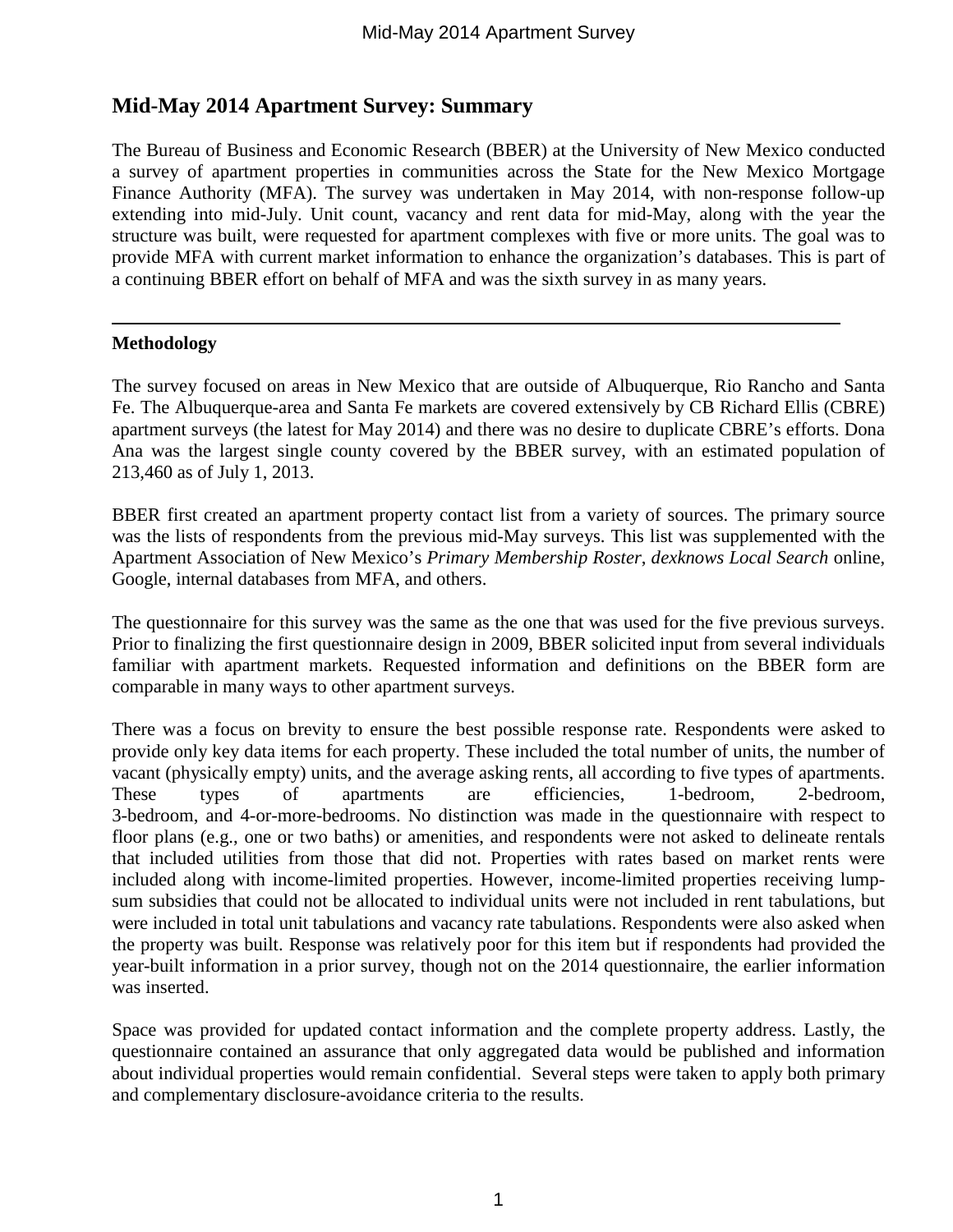During the course of the survey process, pre-survey notification and post-survey reminder cards were sent to the contacts on the mailing list in addition to the questionnaire and accompanying cover letter and instructions. See the mail-out questionnaire and related materials in the appendix.

Although the bulk of the survey was conducted as a standard U.S. Postal Service mail out, alternative versions of the questionnaire and notification/reminder cards were also created. The electronic alternative materials were primarily used for larger management companies or as requested by respondents. New to this year's survey was the option to fill out a version of the survey on Survey Monkey.

The pre-survey notification material was sent in the first week of May, followed by the questionnaire in the second week. Information was requested for mid-May and a deadline was set for the end of the month. The reminder cards were sent at the end of May to every property on the list. If the manager had already responded, this served as a thank you card. Non-response follow-up via phone calls, emails and FAX, began in early June and continued into mid-July.

Properties that had submitted responses for previous surveys, but not for the 2014 questionnaire, were the focus of intense follow-up efforts. Additionally, properties with more units were given priority in follow-up. Attempts were made to contact all non-respondents at least once. Other non-respondents where BBER had identified alternative means of contact (e.g., emails and phone numbers in addition to mailing addresses) were also contacted. Once contacted, if the non-respondents expressed an interest in completing the questionnaire, BBER continued the follow-up process. As a final effort to increase the number of responses and to reduce the amount of non-disclosed information, BBER targeted properties in communities that continued to have low response rates near the end of the follow-up activities.

#### **Response**

The questionnaires (postal mail and e-mail) were sent to all known contacts for properties in the study area. These contacts included both on-site managers and management companies, as appropriate. In several cases, unknown to BBER, multiple contacts covered the same property. Over the course of the data collection process, it was also discovered that a few contacts were not appropriate for this survey for various reasons. For example, the contact may only lease commercial properties that do not include apartments or the contact may only lease apartment properties that have less than five units. Efforts will be made to exclude inappropriate contacts from future surveys. Apartments are continually changing ownership and/or property managers and BBER continually needs to build new relationships with these new owners and/or property managers.

In all, there were a total of 570 properties with 348 contacts on the e-mail and postal mailing lists for the May 2014 questionnaire. The list was fairly accurate as only 16 postal mailings were returned undeliverable and address changes were needed for 5 of the other properties after the first mailing. Note that 29 of the properties had changes to contact information. BBER received final unduplicated responses via the initial mail back (postal and e-mail) and through follow-up activities from 136 contacts, covering 292 properties. There were 53 responses received back by e-mail. The total responses were down from 315 properties in 2013 but the same numbers of properties responded in the 2010 survey. There were 10 outright requests to not participate in the survey. There was hope that the survey monkey option might help the response rate. However, only 17 responses covering 21 properties were received through this online version.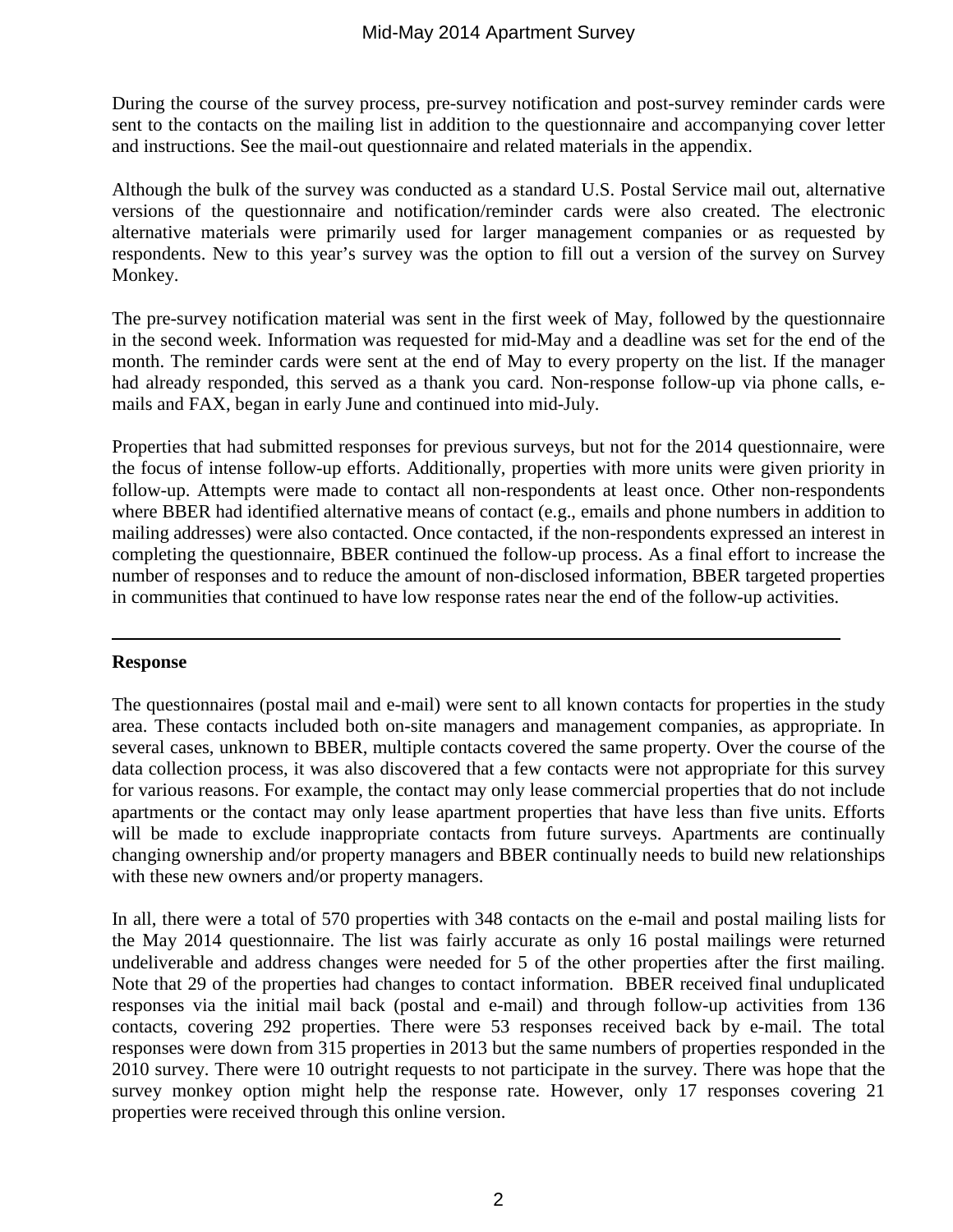To maintain confidentiality for individual properties, the data were aggregated and reported by county<sup>[1](#page-6-0)</sup>. Each county may contain more than one community. Five counties were combined into two groups which are Socorro/Hidalgo and Lincoln/Torrance/Union to ensure that confidential information was not disclosed. Slightly more counties were combined in this report than last years. Criteria for nondisclosure included that at least 3 properties needed to report for the survey area with no property having more than 40 to 50 percent of units. Table 1 on page 9 shows the distribution of properties by geographic area, along with the distribution of total units by type of apartment and the upper and lower bounds of the years the properties were built. Some individual county cells for certain types of apartments (e.g., vacancy rates for efficiencies) were also suppressed, if there were too few respondents to maintain confidentiality.

#### **Findings**

The responses covered properties scattered across 27 New Mexico counties and accounted for a total of 13,909 units. Although properties in Catron and Mora Counties were surveyed none responded. Sixty-four percent of the properties (186 out of 292) had from 5 to 49 units; the bulk of this group, 136 properties, had 20 to 49 units. Twenty-nine percent of all properties (84 out of 292) had 50 to 99 units. Twenty-two properties (8% of the total) had 100 or more units. See Figure 1 on page 6.

Slightly less than 44 percent of the 13,909 units were two-bedroom apartments and another 29 percent were one-bedroom apartments. The remaining units were distributed among three-bedroom (23%), four-or-more bedroom (2%), and efficiency (2%) apartments. See Figure 2 on page 6.

Respondents to the survey reported a total of 882 vacant units, resulting in an overall vacancy rate of 6.3 percent. The vacancy rates contained in this report are weighted and are shown by geographic area and type of apartment. They were calculated by taking the total number of vacant units in an area and for an apartment category and dividing them by the total number of units for that area and category.

Two hundred and three properties (69% of the total) had overall vacancy rates that were equal to or less than the study area average of 6.3% and 100 of those properties reported no vacancies. There were 44 properties (15%) in the range 6.4% to 11.9% and 45 properties (15%) recorded rates of 12 percent or higher. See Figure 3 on page 6.

Vacancy rates were highest for units with two and three bedrooms. The distribution of vacancy rates by type of apartment is as follows: efficiencies, 4.8 percent; 1-bedroom, 5.2 percent; 2-bedroom, 6.9 percent; 3-bedroom, 7.2 percent; and 4-or-more-bedroom, 2.7 percent. See Figure 4 on page 7. Table 2 on page 10 shows the distribution of vacant units and weighted average vacancy rates by type of apartment and geographic area.

Among the 22 individual counties, overall weighted average vacancy rates were below the study-area rate  $(6.3\%)$  in 14 of them and are as follows: Rio Arriba  $(1.4\%)$ , Lea  $(1.5\%)$ , Grant  $(2.5\%)$ , Eddy (2.7%), Taos (2.8%), McKinley (3.1%), Chaves (3.4%), Cibola (3.4%), Sandoval portion (5.1%), Luna  $(5.3\%)$ , Curry  $(5.8\%)$ , Colfax  $(6.1\%)$ , Otero  $(6.1\%)$ , and Sierra  $(6.1\%)$ . The remaining 8 counties were

<span id="page-6-0"></span><sup>&</sup>lt;sup>1</sup> However, these aggregates do not represent a comprehensive coverage of all geographic areas in each county.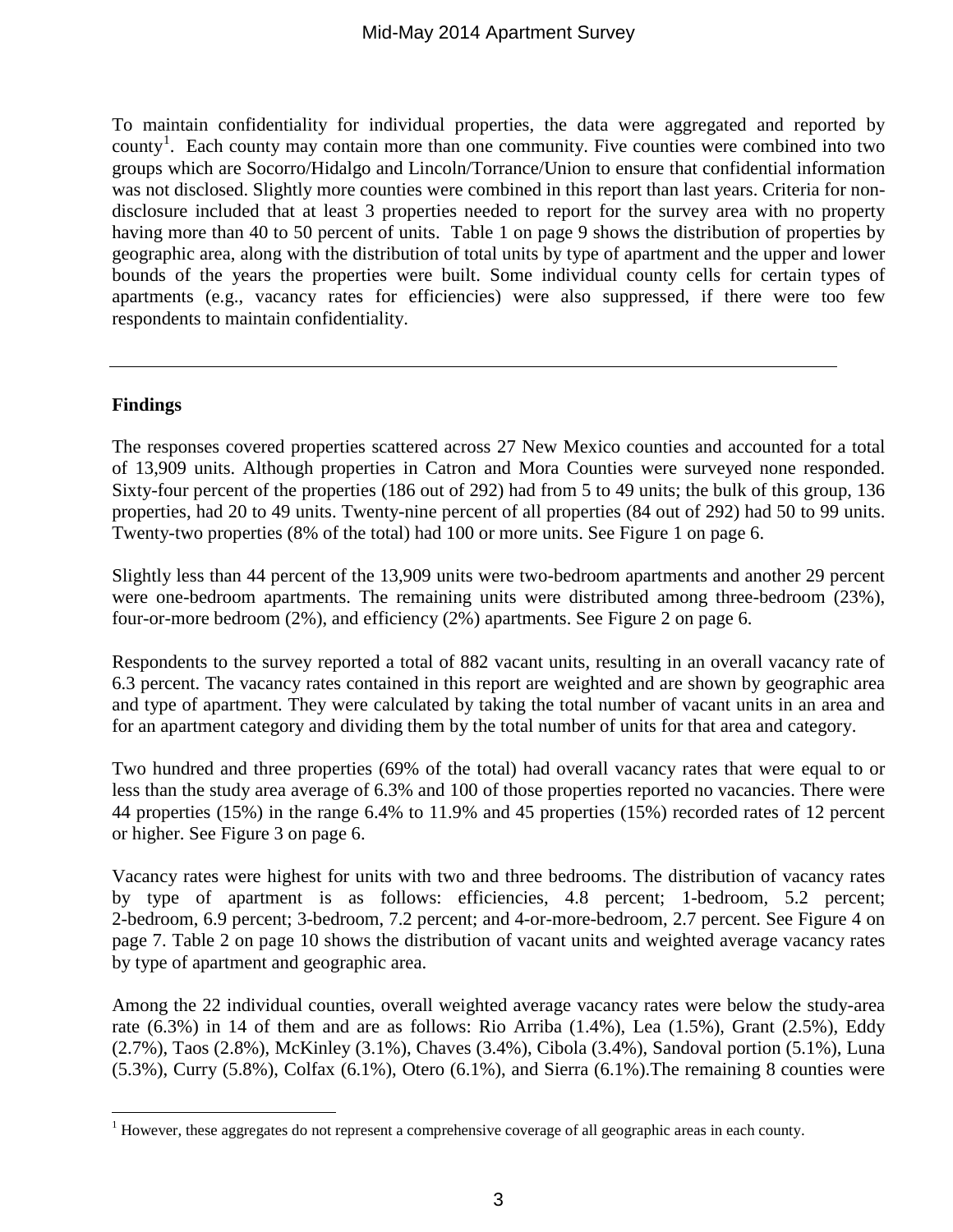above the study-area rate. Of the combined counties Lincoln/Torrance/Union (4.7%) was below the overall weighted average vacancy rate and Socorro/Hidalgo (19.2%) was above. See Table 2 (page 10) and Figure 7 (page 8).

Rental data were only tabulated for a subset of the survey respondents. Nine properties were identified as receiving lump-sum subsidies that could not be allocated to individual units. These properties covered 440 units and were removed from the rental tabulations. Therefore, the rental tabulations were based on 283 properties, with a total of 13,469 units.

The weighted average monthly rent, regardless of apartment type, was \$576 for the study area. Weighted rents are calculated by dividing total rental revenue in an area for an apartment type by the total number of units for that area and type. Total revenue is calculated by multiplying the reported rent for each type by the number of units in each apartment type and then summing across all properties in the area. Around 55 percent of the properties (156) had overall weighted average rents that were equal to or less than the study-area average. Almost 28 percent of the properties had overall average rents between \$500 and \$599. Over 23 percent had average rents between \$400 and \$499, and almost 16 percent had rents of \$700 and more and of that 7.5 percent were \$800 or more. See Figure 5 on page 7.

The study-area weighted average rents by type of apartment are as follows: efficiencies, \$445; 1-bedroom, \$517; 2-bedroom, \$581; 3-bedroom, \$643; and 4-or-more-bedroom, \$649. See Figure 6 on page 7. Table 3 on page 11 shows the distribution of weighted average rents by type of apartment and geographic area. Overall weighted average rents ranged from \$360 to \$794. For the grouped counties Socorro/Hidalgo was \$585 and Lincoln/Torrance/Union was \$561. Again, rent data are based on a subset (283 properties) of the apartments.

Rents exceeded the study-area overall average (\$576) in the following individual counties: Dona Ana (\$584), McKinley (\$585), Eddy (\$614), Valencia (\$616), Roosevelt (\$618), Lea (\$646), San Juan (\$674), Chaves (\$691) and Los Alamos (\$794). Average rents were below the study-area average in 9 counties— Colfax (\$360), Rio Arriba (\$432), Sandoval portion (\$441), San Miguel (\$450), Curry (\$474), Quay (\$474), Cibola (\$478), Grant (\$478), Luna (\$489), Sierra (\$525), Guadalupe (\$537), Taos (\$554), Otero (571). In the combined counties Socorro/Hidalgo (\$585) was above the study-area average and Lincoln/Torrance/Union was below. See Table 3 (page 11) and Figure 8 (page 8).

#### **Comparisons with Prior Surveys**

Comparisons to the results from the mid-May 2013 and other prior surveys should be made with caution because of differences between the mix of properties, the total number of respondents, and geographic areas. Still, it is of interest to look at a few broad changes and trends.

The overall weighted average vacancy rate for the study area was up from 4.6% in 2013 to 6.3% in 2014. Direct comparisons were possible for 21 individual counties; that is, those counties that were tabulated separately in both 2013 and 2014 and not combined with any other county. The vacancy rate rose in 16 counties (Chaves, Cibola, Curry, Dona Ana, Eddy, Guadalupe, Luna, Otero, Quay, Roosevelt, San Juan, San Miguel, Sandoval portion, Sierra, Taos, and Valencia) and fell in five (Grant, Lea, Los Alamos, McKinley, and Rio Arriba ). Six counties (Chaves, Eddy, Grant, Sierra, Taos, and Valencia) remained within a 1.0 percent difference from 2013 to 2014.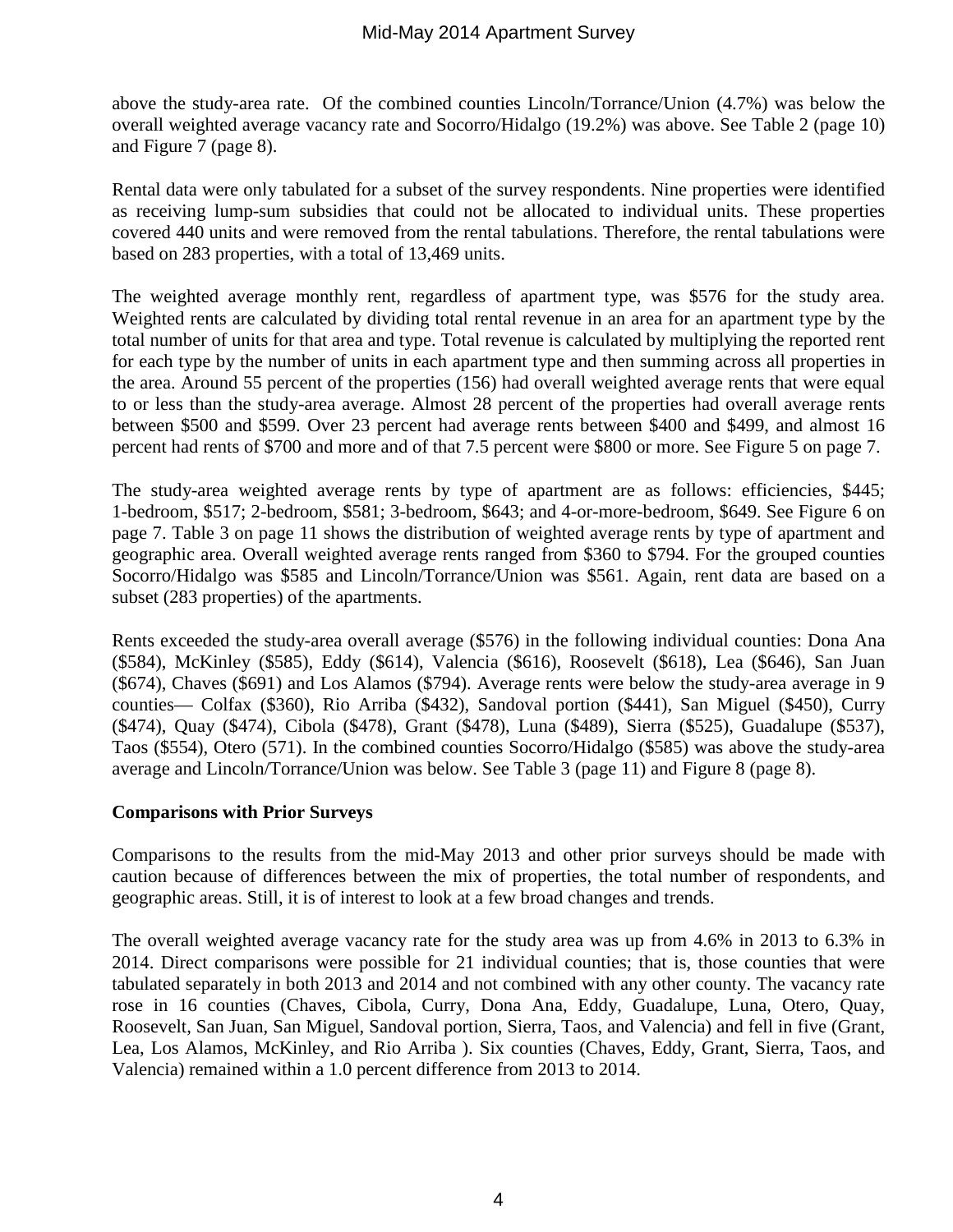For the study area as a whole, the overall weighted average rent increased slightly from \$571 in 2013 to \$576 in 2014. Overall average rents rose in eight of the twenty one individual counties that could be compared (Chaves, Curry, Dona Ana, Los Alamos, Roosevelt, San Juan, Sierra, and Taos). Rents declined in thirteen counties (Cibola, Eddy, Grant, Guadalupe, Lea, Luna, McKinley, Otero, Quay, Rio Arriba, San Miguel, Sandoval portion, and Valencia). The greatest change was Chaves County from \$512 in 2013 up to \$691 in 2014. McKinley County saw the smallest change from 587 in 2013 down to \$585 in 2014.

It is also possible to compare a subset of properties, those that responded to the survey in both 2013 and 2014. For the study area as a whole, this subset came to 233 properties. This group accounted for 9,047 units in 2014 and 8,954 units in 2013. In the study area as a whole, the 2014 vacancy rate for this subset was 5.5%, up from 5.4% in 2013.

There were 193 properties with data for both years excluding those that had lump-sum subsidies. These properties accounted for 9,047 units in 2014 and 8,954 units in 2013. The study-area average rent for this subset was \$571 for 2014 and \$565 for 2013 corresponding to the overall upward trend in rents.

Finally, some overall comparison looking at all the surveys done from 2009 to the 2014 can be made for general trend purposes. The numbers for the New Mexico study area overall weighted average vacancy rate in 2009 was 5.9 percent and it declined to a low of 3.8 percent in 2011and then rose to a high of 6.3 percent by 2014. The overall weighted average rent increased from \$537 in 2009 to \$576 in 2014. In 2010 the average rent grew by \$16 from the prior year and again in 2012 the average rent went up by \$13. All other years saw growth of \$5 or less. See Table 4 on page 12. Since the period of 2009 to 2014 timeframe roughly corresponds to the period of time that the great recession affected New Mexico, the vacancy rate may show trends related to the economy impact on apartment renting. Weighted average rent trends are probably more related to supply and demand issues since when vacancy rates are low rent costs tend to increase.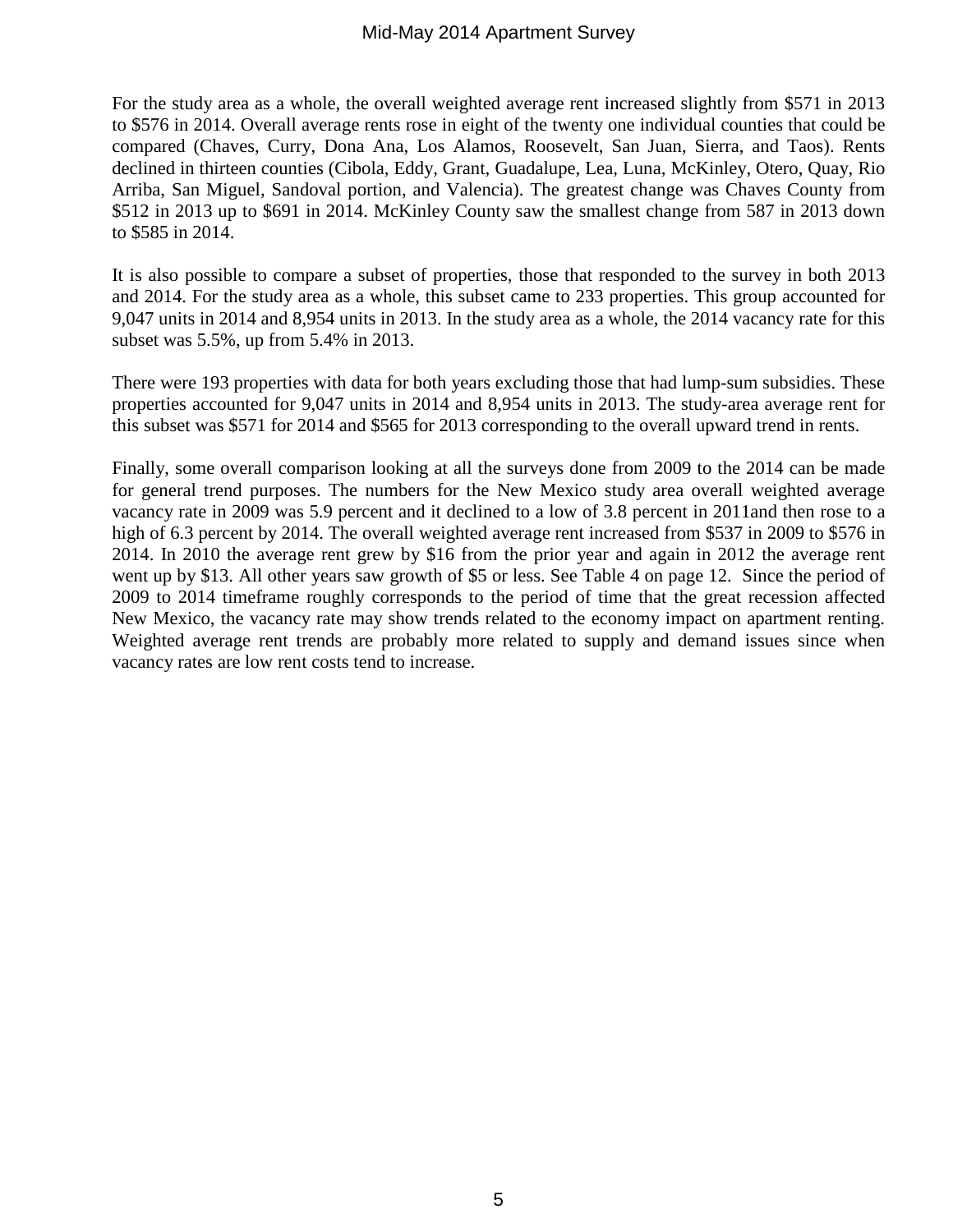



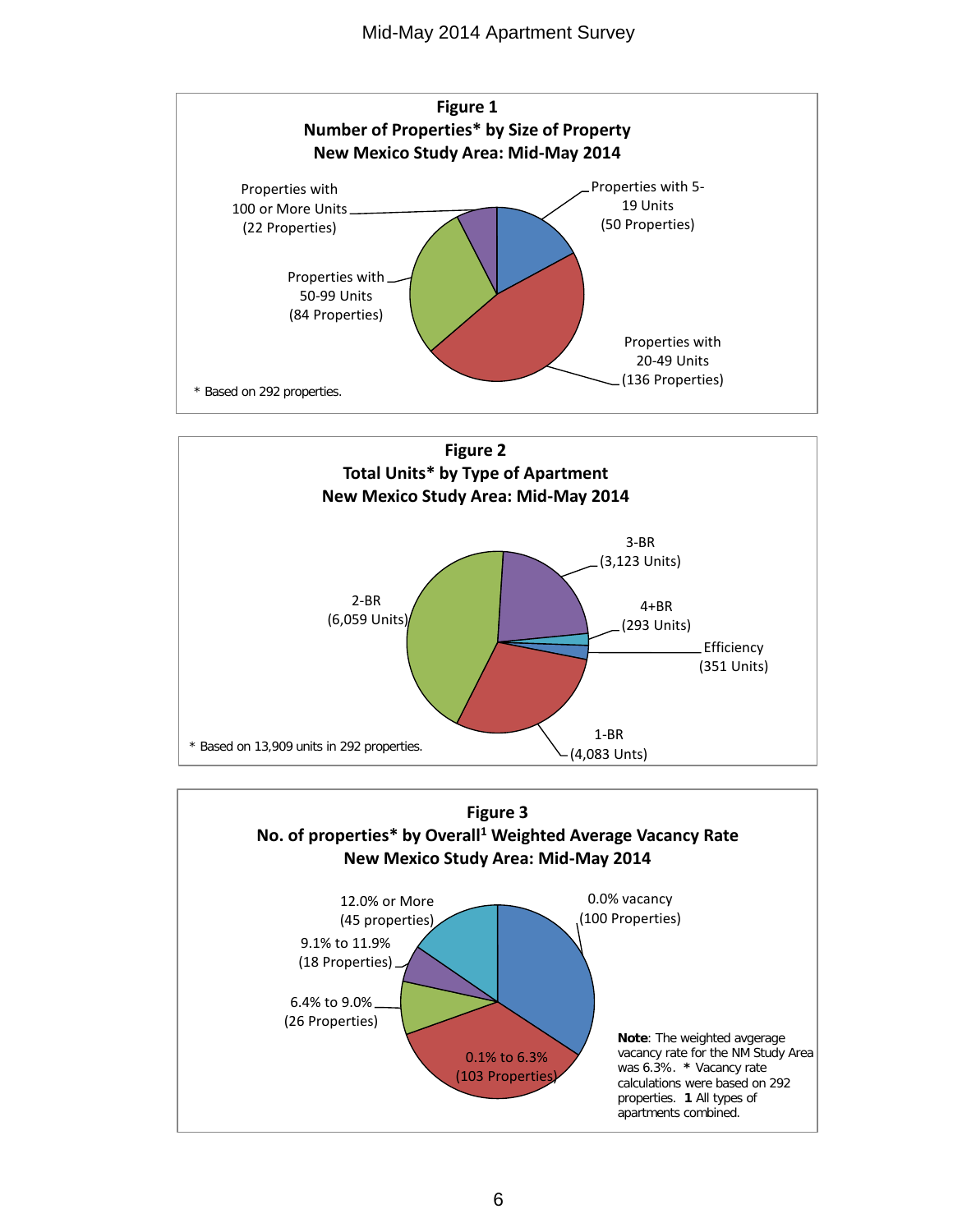



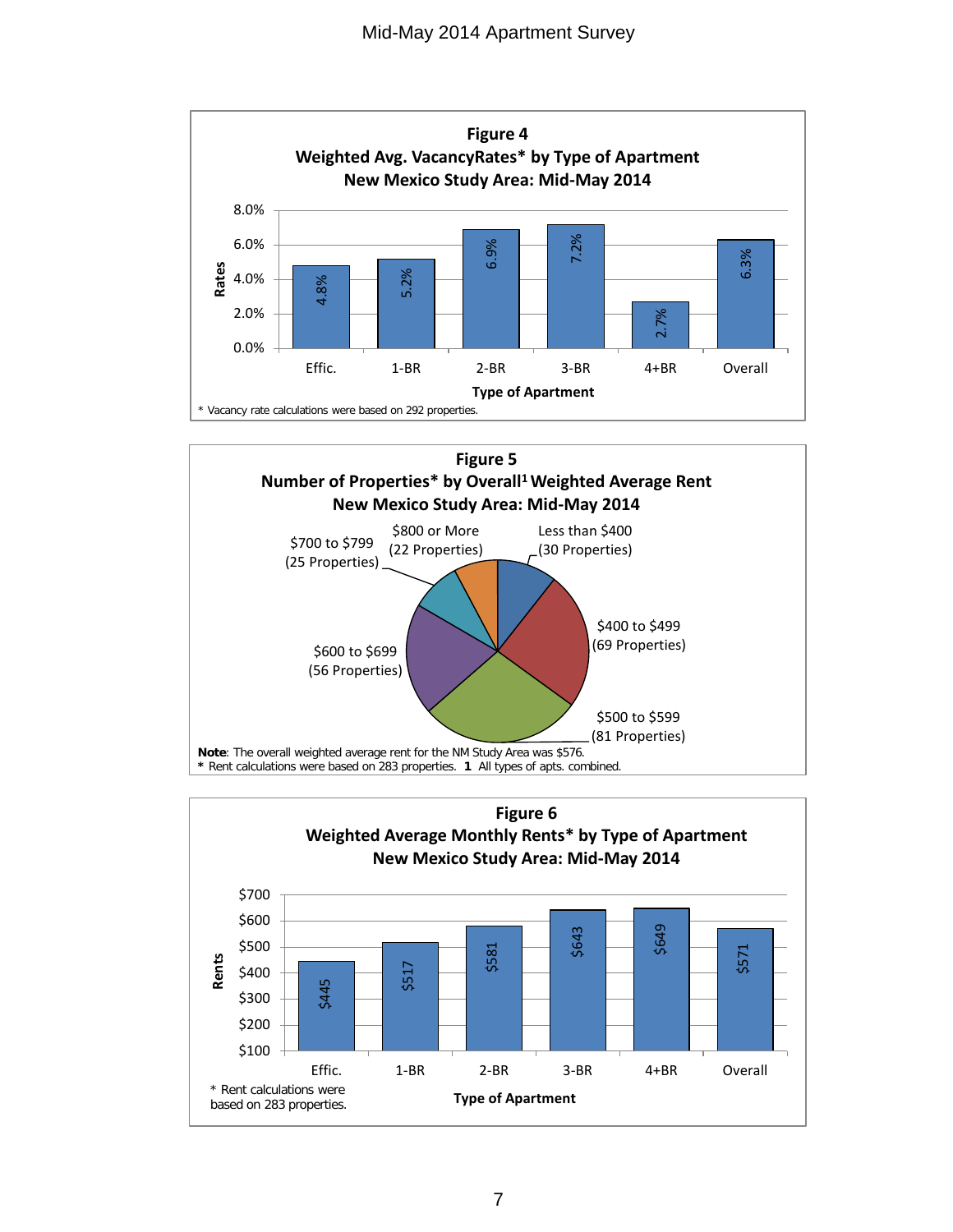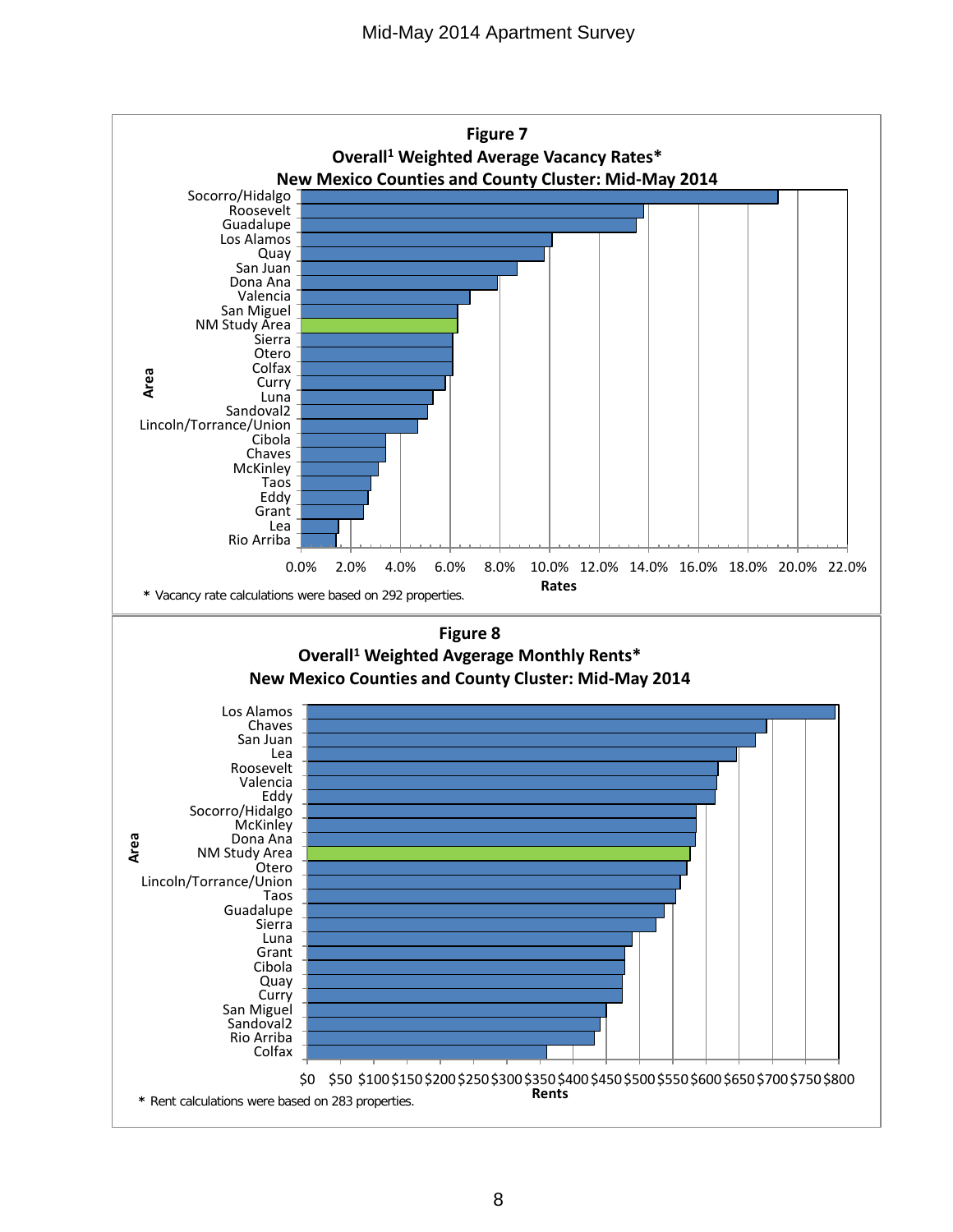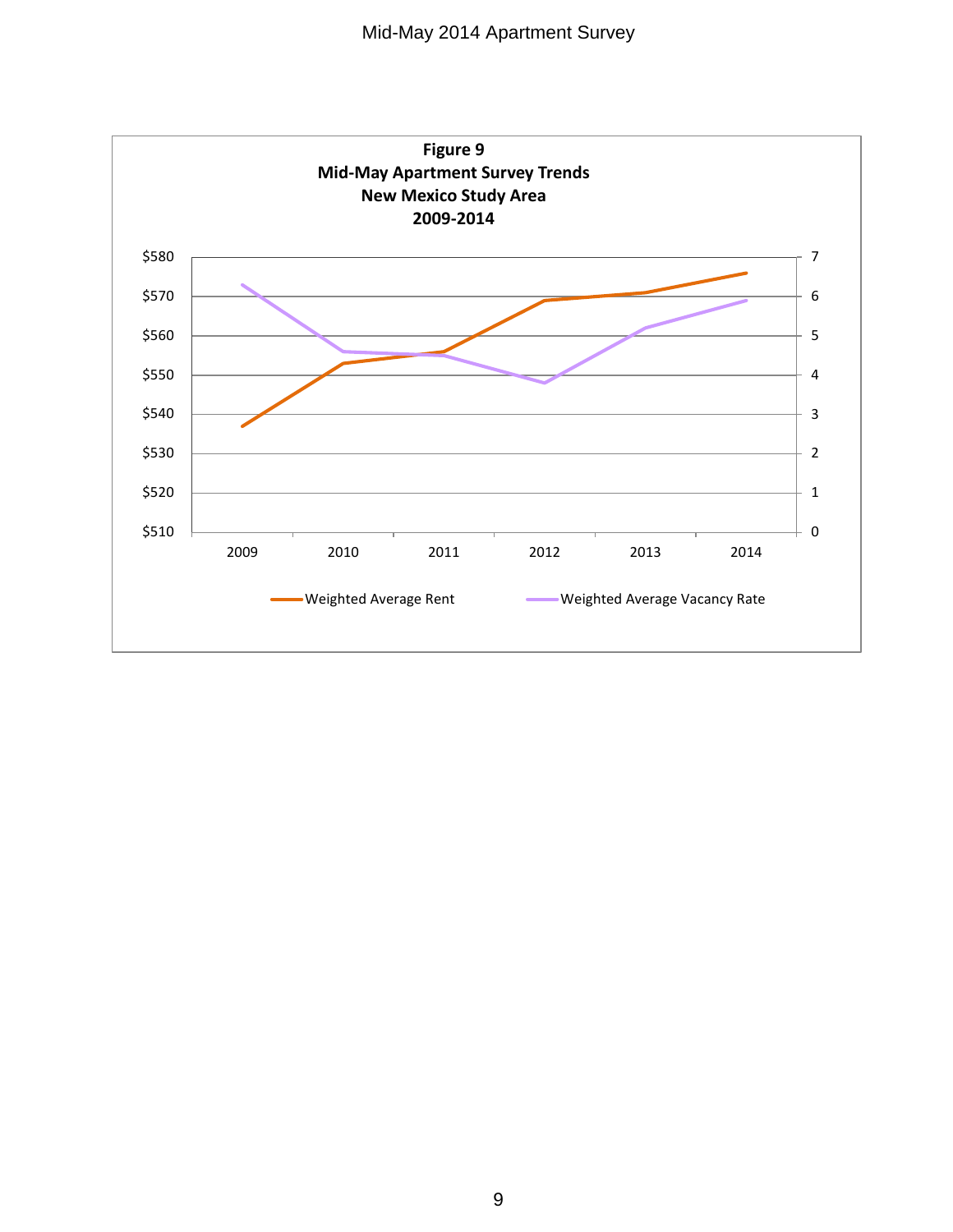|                                |                   | <b>Year Property</b> |               |              |                          |        |                                |        |                          |
|--------------------------------|-------------------|----------------------|---------------|--------------|--------------------------|--------|--------------------------------|--------|--------------------------|
|                                | <b>Number of</b>  | <b>Built</b>         |               |              |                          |        | Total Number of Units by Type* |        |                          |
| Area <sup>1</sup>              | <b>Properties</b> | <b>Earliest</b>      | <b>Latest</b> | <b>Total</b> | Effic.                   | $1-BR$ | $2-BR$                         | $3-BR$ | $4 + BR$                 |
| Chaves                         | 14                | 1960                 | 2005          | 668          | 74                       | 343    | 148                            | 93     | 10                       |
| Cibola                         | $\overline{7}$    | 1952                 | 1980          | 325          | $\overline{\phantom{a}}$ | 106    | 219                            |        |                          |
| Colfax                         | 4                 | 1927                 | 1977          | 212          | 11                       | 73     | 73                             | 39     | 16                       |
| Curry                          | 17                | 1953                 | 2008          | 659          | 17                       | 178    | 205                            | 227    | 32                       |
| Dona Ana                       | 68                | 1962                 | 2012          | 4,349        | 60                       | 947    | 1,949                          | 1,267  | 126                      |
| Eddy                           | 12                | 1935                 | 2012          | 564          | $\Box$                   | 257    | 237                            | 70     |                          |
| Grant                          | 12                | 1970                 | 2000          | 439          | $\,8\,$                  | 131    | 196                            | D      | D                        |
| Guadalupe                      | 4                 | 1988                 | 1997          | 104          | $\overline{\phantom{a}}$ | 31     | 46                             | 27     | $\overline{\phantom{a}}$ |
| Lea                            | $\overline{7}$    | 1960                 | 2005          | 335          | 16                       | 175    | 92                             | 52     |                          |
| Los Alamos                     | 11                | 1950                 | 2002          | 497          | 24                       | 198    | 241                            | 34     |                          |
| Luna                           | 13                | 1974                 | 2005          | 492          | $\overline{a}$           | 146    | D                              | 126    | D                        |
| McKinley                       | 14                | 1969                 | 2007          | 798          | $\overline{\phantom{a}}$ | 144    | 492                            | 162    | $\overline{\phantom{a}}$ |
| Otero                          | 8                 | 1984                 | 1995          | 442          | 8                        | 72     | 350                            | 12     |                          |
| Quay                           | $\overline{7}$    | 1969                 | 2011          | 244          | 28                       | 85     | 86                             | 42     | 3                        |
| Rio Arriba                     | 3                 | 1976                 | 2000          | 280          | 22                       | 82     | 51                             | 103    | 22                       |
| Roosevelt                      | 6                 | 1950                 | 2003          | 65           | 14                       | D      | D                              | 12     | D                        |
| San Juan                       | 30                | 1950                 | 2013          | 1,306        | 20                       | D      | D                              | 377    | D                        |
| San Miguel                     | 8                 | 1976                 | 2002          | 317          | $\overline{\phantom{a}}$ | 120    | 126                            | 68     | 3                        |
| Sandoval <sup>4</sup>          | 4                 | 1971                 | 1987          | 198          | $\overline{\phantom{a}}$ | 96     | 54                             | 38     | 10                       |
| Sierra                         | 8                 | 1967                 | 1988          | 312          | 42                       | 185    | 63                             | 22     |                          |
| Taos                           | 14                | 1964                 | 2013          | 470          | D                        | 122    | 213                            | D      | 9                        |
| Valencia                       | 13                | 1978                 | 2006          | 559          | $\overline{\phantom{a}}$ | 152    | 289                            | 102    | 16                       |
| Combined Counties <sup>3</sup> |                   |                      |               |              |                          |        |                                |        |                          |
| Socorro/Hidalgo                | 3                 | 1972                 | 1986          | 104          | D                        | 30     | 64                             | D      |                          |
| Lincoln/Torrance/Union         | 5                 | 1974                 | 2005          | 170          | D                        | 79     | 67                             | D      | 5                        |
| New Mexico Study Area          | 292               | 1927                 | 2013          | 13,909       | 351                      | 4,083  | 6,059                          | 3,123  | 293                      |

**Preliminary Table 1 Counts of Apartment Properties, Year Property Built and Number of Units by Type New Mexico Counties and County Cluster: Mid-May 2014**

\* BR refers to bedroom.

D Data withheld to avoid disclosing confidential information.

- No survey data for this area and unit type.

1 These figures do not represent a comprehensive coverage of all areas in each county.

2 A significant number of properties did not report the year the complex was built.

3 Counties were combined to maintain confidentiality for areas that did not meet the thresholds for data disclosure.

4 Sandoval portion does not include Rio Rancho.

Note: This tabulation includes all respondents to the survey.

Source: University of New Mexico, Bureau of Business and Economic Research (BBER), Mid-May 2014 Apartment Survey conducted for the New Mexico Mortgage Finance Authority.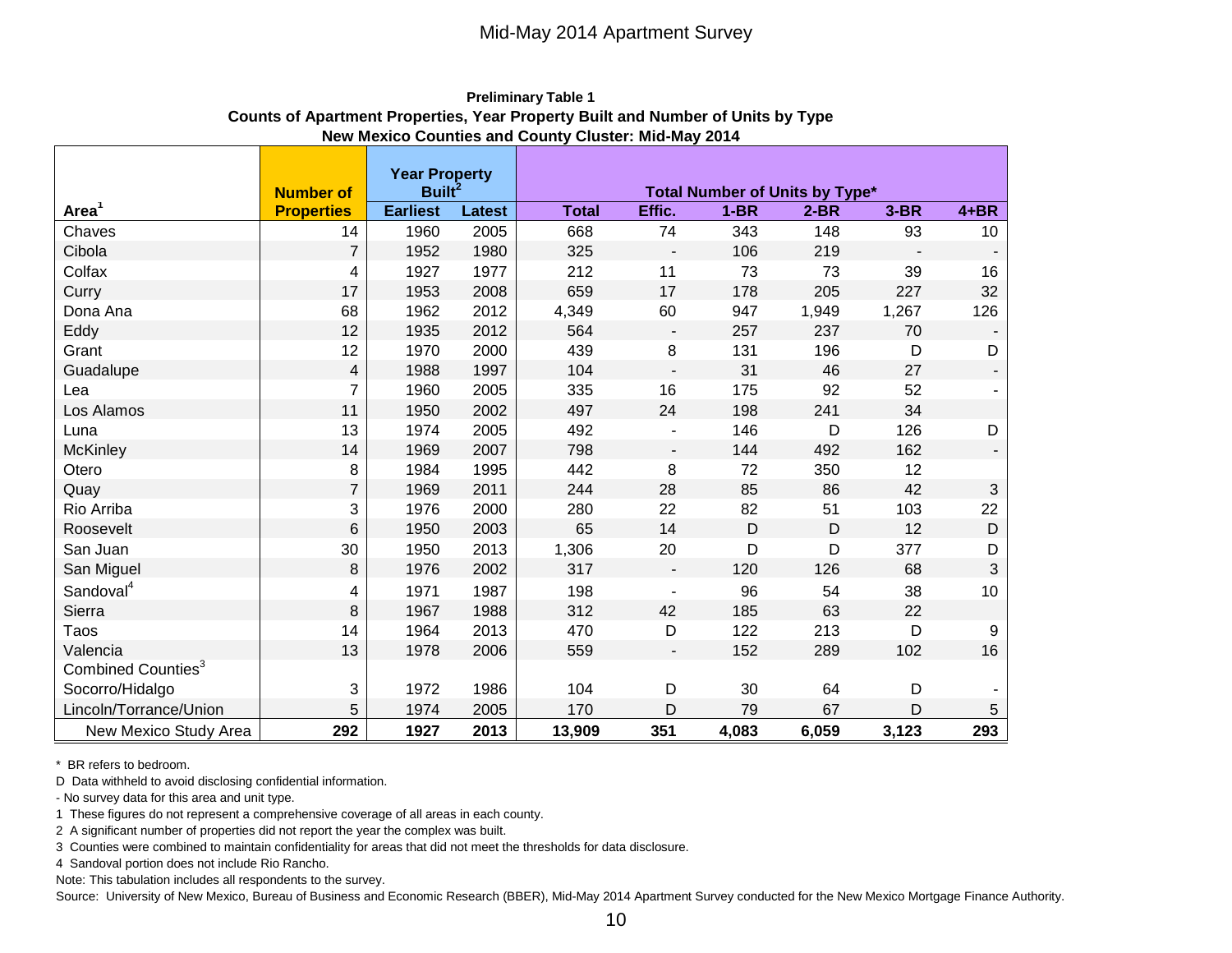**Table 2 Counts of Apartment Properties, Number of Units by Type, Number of Vacant Units by Type and Weighted Average Vacancy Rates by Type New Mexico Counties and County Cluster: Mid-May 2014**

|                                | <b>Number</b>     |              |                                       |           |           |           |                          | <b>New Mexico Counties and County Oldster.</b> Mila-May Zo I <del>T</del>            |                          |                |           |                          |                          |                |                          |           |           |           |                          |
|--------------------------------|-------------------|--------------|---------------------------------------|-----------|-----------|-----------|--------------------------|--------------------------------------------------------------------------------------|--------------------------|----------------|-----------|--------------------------|--------------------------|----------------|--------------------------|-----------|-----------|-----------|--------------------------|
|                                | of                |              | <b>Total Number of Units by Type*</b> |           |           |           |                          | <b>Weighted Average Vacancy</b><br><b>Vacant Units by Type*</b><br>Rate (%) by Type* |                          |                |           |                          |                          |                |                          |           |           |           |                          |
|                                |                   |              |                                       | $1 -$     | $2 -$     | $3-$      | $4+$                     |                                                                                      |                          | 1-             | $2 -$     | $3-$                     | $4+$                     |                |                          | $1 -$     | $2 -$     | $3-$      | $4+$                     |
| Area                           | <b>Properties</b> | <b>Total</b> | <b>Effic</b>                          | <b>BR</b> | <b>BR</b> | <b>BR</b> | <b>BR</b>                | <b>Total</b>                                                                         | <b>Effic</b>             | <b>BR</b>      | <b>BR</b> | <b>BR</b>                | <b>BR</b>                | <b>Overall</b> | <b>Effic</b>             | <b>BR</b> | <b>BR</b> | <b>BR</b> | <b>BR</b>                |
| Chaves                         | 14                | 668          | 74                                    | 343       | 148       | 93        | 10                       | 23                                                                                   | $\mathbf 1$              | 5              | 10        | 6                        | $\mathbf{1}$             | 3.4            | 1.4                      | 1.5       | 6.8       | 6.5       | 10.0                     |
| Cibola                         | $\overline{7}$    | 325          | $\blacksquare$                        | 106       | 219       |           |                          | 11                                                                                   | $\blacksquare$           | 5              | 6         | $\overline{\phantom{a}}$ | $\overline{\phantom{0}}$ | 3.4            |                          | 4.7       | 2.7       |           |                          |
| Colfax                         | 4                 | 212          | 11                                    | 73        | 73        | 39        | 16                       | 13                                                                                   | $\mathbf 1$              | 3              | 6         | $\overline{2}$           | $\mathbf{1}$             | 6.1            | 9.1                      | 4.1       | 8.2       | 5.1       | 6.3                      |
| Curry                          | 17                | 659          | 17                                    | 178       | 205       | 227       | 32                       | 38                                                                                   | 2                        | 10             | 18        | 6                        | $\overline{2}$           | 5.8            | 11.8                     | 5.6       | 8.8       | 2.6       | 6.3                      |
| Dona Ana                       | 68                | 4,349        | 60                                    | 947       | 1,949     | 1,267     | 126                      | 345                                                                                  | 1                        | 60             | 166       | 116                      | 2                        | 7.9            | 1.7                      | 6.3       | 8.5       | 9.2       | 1.6                      |
| Eddy                           | 12                | 564          | $\overline{\phantom{a}}$              | 257       | 237       | 70        | $\overline{\phantom{a}}$ | 15                                                                                   | $\overline{\phantom{a}}$ | 5              | 9         | $\mathbf{1}$             | $\overline{\phantom{a}}$ | 2.7            | $\overline{\phantom{a}}$ | 1.9       | 3.8       | 1.4       |                          |
| Grant                          | 12                | 439          | 8                                     | 131       | 196       | D         | D                        | 11                                                                                   | $\mathbf 0$              | 2              | 4         | D                        | D                        | 2.5            | 0.0                      | 1.5       | 2.0       | D         | D                        |
| Guadalupe                      | 4                 | 104          | $\overline{\phantom{a}}$              | 31        | 46        | 27        |                          | 14                                                                                   |                          | 0              | 6         | 8                        | $\overline{\phantom{a}}$ | 13.5           |                          | 0.0       | 13.0      | 29.6      |                          |
| Lea                            | $\overline{7}$    | 335          | 16                                    | 175       | 92        | 52        |                          | 5                                                                                    | $\mathbf 0$              | 3              | 2         | $\mathbf 0$              | $\blacksquare$           | 1.5            | 0.0                      | 1.7       | 2.2       | 0.0       |                          |
| Los Alamos                     | 11                | 497          | 24                                    | 198       | 241       | 34        | $\overline{\phantom{a}}$ | 50                                                                                   | $\mathbf{0}$             | 25             | 25        | 0                        | $\overline{\phantom{a}}$ | 10.1           | 0.0                      | 12.6      | 10.4      | 0.0       |                          |
| Luna                           | 13                | 492          |                                       | 146       | D         | 126       | D                        | 26                                                                                   |                          | 12             | D         | 4                        | D                        | 5.3            |                          | 8.2       | D         | 3.2       | D                        |
| <b>McKinley</b>                | 14                | 798          | $\overline{\phantom{a}}$              | 144       | 492       | 162       | $\sim$                   | 25                                                                                   | $\overline{\phantom{a}}$ | 4              | 16        | 5                        | $\overline{\phantom{a}}$ | 3.1            | $\blacksquare$           | 2.8       | 3.3       | 3.1       |                          |
| Otero                          | 8                 | 442          | 8                                     | 72        | 350       | 12        | $\overline{\phantom{a}}$ | 27                                                                                   | $\mathbf 0$              | 3              | 24        | 0                        | $\blacksquare$           | 6.1            | 0.0                      | 4.2       | 6.9       | 0.0       |                          |
| Quay                           | $\overline{7}$    | 244          | 28                                    | 85        | 86        | 42        | 3                        | 24                                                                                   | 4                        | 6              | 11        | $\overline{c}$           | $\mathbf{1}$             | 9.8            | 14.3                     | 7.1       | 12.8      | 4.8       | 33.3                     |
| Rio Arriba                     | 3                 | 280          | 22                                    | 82        | 51        | 103       | 22                       | 4                                                                                    | 0                        | 2              | 0         | 2                        | 0                        | 1.4            | 0.0                      | 2.4       | 0.0       | 1.9       | 0.0                      |
| Roosevelt                      | 6                 | 65           | 14                                    | D         | D         | 12        | D                        | 9                                                                                    | 2                        | D              | D         | 4                        | D                        | 13.8           | 14.3                     | D         | D         | 33.3      | D                        |
| San Juan                       | 30                | 1.306        | 20                                    | D         | D         | 377       | D                        | 114                                                                                  | $\Omega$                 | D              | D         | 45                       | D                        | 8.7            | 0.0                      | D         | D         | 11.9      | D                        |
| San Miguel                     | 8                 | 317          |                                       | 120       | 126       | 68        | 3                        | 20                                                                                   |                          | $\overline{7}$ | 9         | 4                        | 0                        | 6.3            |                          | 5.8       | 7.1       | 5.9       | 0.0                      |
| Sandoval <sup>3</sup>          | 4                 | 198          |                                       | 96        | 54        | 38        | 10                       | 10                                                                                   |                          | 8              | 0         | $\overline{2}$           | 0                        | 5.1            |                          | 8.3       | 0.0       | 5.3       | 0.0                      |
| Sierra                         | 8                 | 312          | 42                                    | 185       | 63        | 22        | $\overline{\phantom{a}}$ | 19                                                                                   | 4                        | 10             | 5         | $\pmb{0}$                |                          | 6.1            | 9.5                      | 5.4       | 7.9       | 0.0       | $\overline{\phantom{a}}$ |
| Taos                           | 14                | 470          | D                                     | 122       | 213       | D         | 9                        | 13                                                                                   | D                        | 2              | 6         | D                        | 0                        | 2.8            | D                        | 1.6       | 2.8       | D         | 0.0                      |
| Valencia                       | 13                | 559          |                                       | 152       | 289       | 102       | 16                       | 38                                                                                   |                          | 11             | 20        | $\overline{7}$           | 0                        | 6.8            | $\overline{\phantom{a}}$ | 7.2       | 6.9       | 6.9       | 0.0                      |
| Combined Counties <sup>2</sup> |                   |              |                                       |           |           |           |                          |                                                                                      |                          |                |           |                          |                          |                |                          |           |           |           |                          |
| Socorro/Hidalgo                | 3                 | 104          | D                                     | 30        | 64        | D         | 0                        | 20                                                                                   | D                        | 8              | 10        | D                        | $\mathbf 0$              | 19.2           | D                        | 26.7      | 15.6      | D         |                          |
| Lincoln/Torrance/Union         | 5                 | 170          | D                                     | 79        | 67        | D         | 5                        | 8                                                                                    | D                        | $\overline{4}$ | 4         | D                        | 0                        | 4.7            | D                        | 5.1       | 6.0       | D         | 0.0                      |
| New Mexico Study Area          | 292               | 13,909       | 351                                   | 4,083     | 6,059     | 3,123     | 293                      | 882                                                                                  | 17                       | 214            | 419       | 224                      | 8                        | 6.3            | 4.8                      | 5.2       | 6.9       | 7.2       | 2.7                      |

\* BR refers to bedroom.

D Data withheld to avoid disclosing confidential information.

- No survey data for this area and unit type.

1 These figures do not represent a comprehensive coverage of all areas in each county.

2 A significant number of properties did not report the year the complex was built.

3 Counties were combined to maintain confidentiality for areas that did not meet the thresholds for data disclosure.

4 Sandoval portion does not include Rio Rancho.

Note: This tabulation includes all respondents to the survey.

Source: University of New Mexico, Bureau of Business and Economic Research (BBER), Mid-May 2014 Apartment Survey conducted for the New Mexico Mortgage Finance Authority.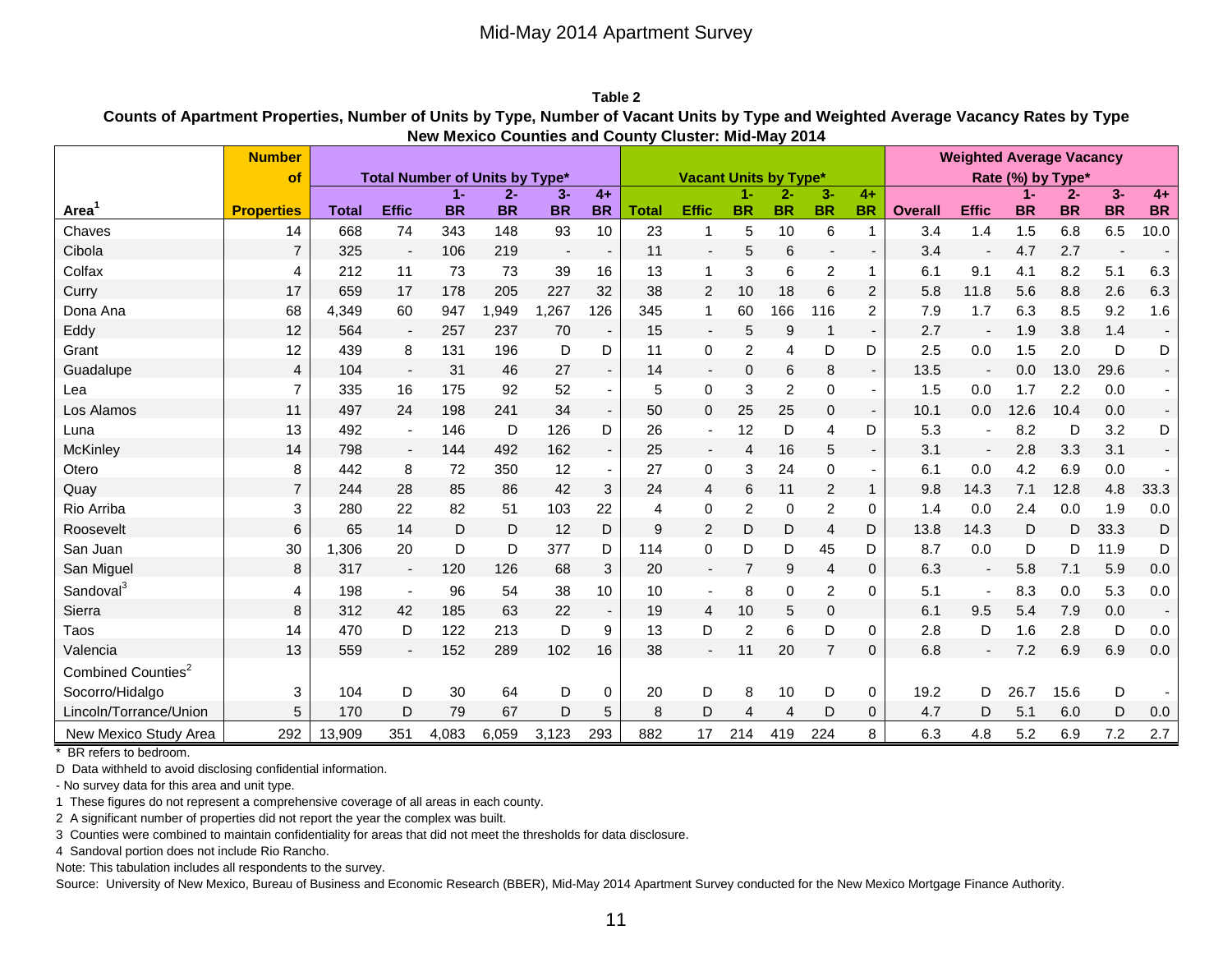**Table 3 Counts of Apartment Properties, Year Property Built, Number of Units by Type and Weighted Average Rents by Type New Mexico Counties and County Cluster: Mid-May 2014**

|                                                   | <b>Number</b>     | Year                              |               |              |                          |           |                                |                          |                |                |                                 |           |           |                          |           |
|---------------------------------------------------|-------------------|-----------------------------------|---------------|--------------|--------------------------|-----------|--------------------------------|--------------------------|----------------|----------------|---------------------------------|-----------|-----------|--------------------------|-----------|
|                                                   | <b>of</b>         | <b>Property Built<sup>2</sup></b> |               |              |                          |           | Total Number of Units by Type* |                          |                |                | <b>Weighted Average Rent by</b> |           |           | Type*                    |           |
|                                                   |                   |                                   |               |              |                          | $1 -$     | $2 -$                          | $3-$                     | $4+$           |                |                                 | -1        | $2 -$     | $3-$                     | $4+$      |
| Area                                              | <b>Properties</b> | <b>Earliest</b>                   | <b>Latest</b> | <b>Total</b> | Effic.                   | <b>BR</b> | <b>BR</b>                      | <b>BR</b>                | <b>BR</b>      | <b>Overall</b> | Effic.                          | <b>BR</b> | <b>BR</b> | <b>BR</b>                | <b>BR</b> |
| Chaves                                            | 13                | 1960                              | 2005          | 668          | 74                       | 343       | 148                            | 93                       | 10             | \$691          | \$602                           | \$649     | \$904     | \$646                    | \$812     |
| Cibola                                            | $\overline{7}$    | 1952                              | 1980          | 325          | $\blacksquare$           | 106       | 219                            | $\overline{\phantom{a}}$ | $\sim$         | 478            | $\overline{\phantom{a}}$        | 444       | 500       | $\overline{\phantom{a}}$ | $\sim$    |
| Colfax                                            | 4                 | 1927                              | 1977          | 212          | 11                       | 73        | 73                             | 39                       | 16             | 360            | 298                             | 334       | 370       | 292                      | 398       |
| Curry                                             | 17                | 1953                              | 2008          | 659          | 17                       | 178       | 205                            | 227                      | 32             | 474            | 401                             | 408       | 505       | 490                      | 511       |
| Dona Ana                                          | 64                | 1962                              | 2012          | 4,268        | 60                       | 942       | 1905                           | 1239                     | 122            | 584            | 352                             | 509       | 572       | 694                      | 773       |
| Eddy                                              | 11                | 1935                              | 2012          | 564          | $\overline{\phantom{a}}$ | 257       | 237                            | 70                       | $\sim$         | 614            | $\overline{\phantom{a}}$        | 541       | 723       | 861                      | $\sim$    |
| Grant                                             | 12                | 1970                              | 2000          | 439          | 8                        | 131       | 196                            | D                        | D              | 478            | 200                             | 397       | 461       | D                        | D         |
| Guadalupe                                         | 4                 | 1988                              | 1997          | 104          | $\overline{\phantom{a}}$ | 31        | 46                             | 27                       | $\sim$         | 537            | $\overline{\phantom{a}}$        | 506       | 517       | 712                      |           |
| Lea                                               | $\overline{7}$    | 1960                              | 2005          | 335          | 16                       | 175       | 92                             | 52                       |                | 646            | 569                             | 661       | 584       | 678                      |           |
| Los Alamos                                        | 11                | 1950                              | 2002          | 497          | 24                       | 198       | 241                            | 34                       | $\sim$         | 794            | 640                             | 688       | 883       | 1,064                    |           |
| Luna                                              | 13                | 1974                              | 2005          | 492          | $\sim$                   | 146       | D                              | 126                      | D              | 489            | $\overline{\phantom{a}}$        | 465       | D         | 559                      | D         |
| <b>McKinley</b>                                   | 13                | 1969                              | 2007          | 700          | $\overline{\phantom{a}}$ | 118       | 420                            | 162                      | $\sim$         | 585            | $\overline{\phantom{a}}$        | 524       | 581       | 663                      |           |
| Otero                                             | 8                 | 1984                              | 1995          | 442          | 8                        | 72        | 350                            | 12                       | $\sim$         | 571            | 561                             | 509       | 576       | 648                      |           |
| Quay                                              | $\overline{7}$    | 1969                              | 2011          | 244          | 28                       | 85        | 86                             | 42                       | 3              | 474            | 206                             | 443       | 494       | 578                      | 542       |
| Rio Arriba                                        | $\boldsymbol{2}$  | 1978                              | 2000          | 95           | $\overline{\phantom{a}}$ | 48        | $\overline{2}$                 | 45                       | $\sim$         | 432            | $\overline{\phantom{a}}$        | 562       | 607       | 300                      |           |
| Roosevelt                                         | 6                 | 1950                              | 2003          | 65           | 14                       | D         | D                              | 12                       | D              | 618            | 550                             | D         | D         | 653                      | D         |
| San Juan                                          | $30\,$            | 1950                              | 2013          | 1,306        | 20                       | D         | D                              | 377                      | D              | 674            | 570                             | D         | D         | 700                      | D         |
| San Miguel                                        | 8                 | 1976                              | 2002          | 317          | $\overline{\phantom{a}}$ | 120       | 126                            | 68                       | 3              | 450            | $\overline{\phantom{a}}$        | 397       | 460       | 552                      | 430       |
| Sandoval <sup>4</sup>                             | 3                 | 1986                              | 1987          | 122          | $\overline{\phantom{a}}$ | 76        | 30                             | 14                       | $\overline{2}$ | 441            | $\overline{a}$                  | 406       | 487       | 432                      | 400       |
| Sierra                                            | 8                 | 1967                              | 1988          | 312          | 42                       | 185       | 63                             | 22                       |                | 525            | 338                             | 512       | 576       | 658                      |           |
| Taos                                              | 14                | 1964                              | 2013          | 470          | D                        | 122       | 213                            | D                        | 9              | 554            | D                               | 486       | 536       | D                        | 448       |
| Valencia                                          | 13                | 1978                              | 2006          | 559          | $\overline{\phantom{a}}$ | 152       | 289                            | 102                      | 16             | 616            |                                 | 570       | 613       | 688                      | 775       |
| Combined Counties <sup>3</sup><br>Socorro/Hidalgo | 3                 | 1972                              | 1986          | 104          | D                        | 30        | 64                             | D                        | $\mathbf 0$    | 585            | D                               | 519       | 596       | D                        |           |
| Lincoln/Torrance/Union                            | 5                 | 1974                              | 2005          | 170          | D                        | 79        | 67                             | D                        | 5              | 561            | D                               | 483       | 580       | D                        | 375       |
| New Mexico Study Area                             | 283               | 1927                              | 2013          | 13,469       | 329                      | 3,998     | 5,870                          | 3,013                    | 259            | \$576          | $\sqrt{$445}$                   | \$517     | \$581     | \$643                    | \$649     |

\* BR refers to bedroom.

D Data withheld to avoid disclosing confidential information.

- No survey data for this area and unit type.

1 These figures do not represent a comprehensive coverage of all areas in each county.

2 A significant number of properties did not report the year the complex was built.

3 Counties were combined to maintain confidentiality for areas that did not meet the thresholds for data disclosure.

4 Sandoval portion does not include Rio Rancho.

Note: These tabulations do not include properties that were identified has having lump sum subsidies. Hence, the total number of units is less than those used in vacancy rate calculations seen elsewhere in this report.

Source: University of New Mexico, Bureau of Business and Economic Research (BBER), Mid-May 2014 Apartment Survey conducted for the New Mexico Mortgage Finance Authority.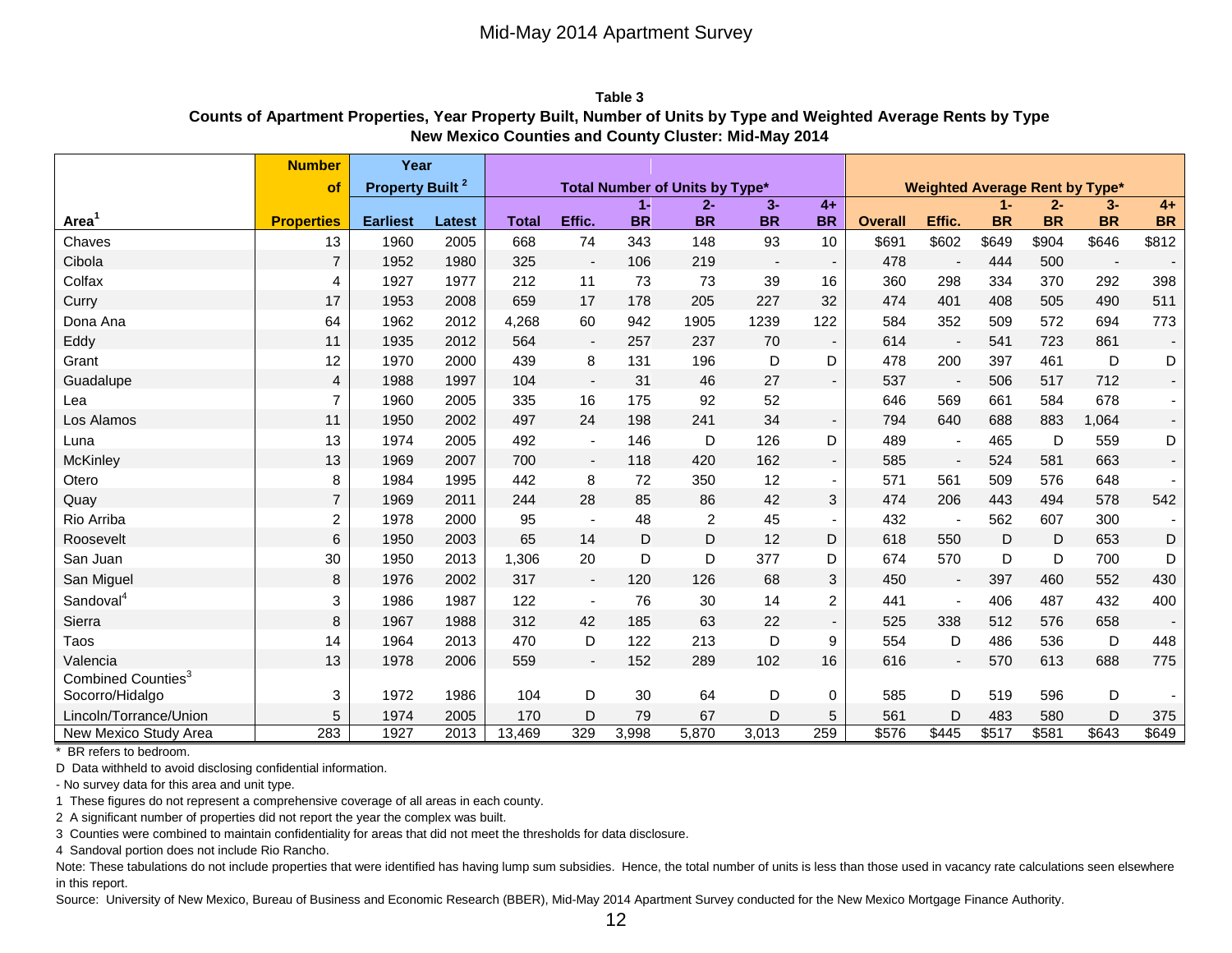#### **Table 4**

#### **Comparison of Mid-May Apartment Surveys 2009 - 2014 New Mexico Study Area**

| <b>Survey Year</b> | <b>Weighted Average</b><br><b>Vacancy Rate</b> | <b>Weighted Average</b><br>Rent |
|--------------------|------------------------------------------------|---------------------------------|
| 2014               | 6.3                                            | \$576                           |
| 2013               | 4.6                                            | 571                             |
| 2012               | 4.5                                            | 569                             |
| 2011               | 3.8                                            | 556                             |
| 2010               | 5.2                                            | 553                             |
| 2009               | 5.9                                            | 537                             |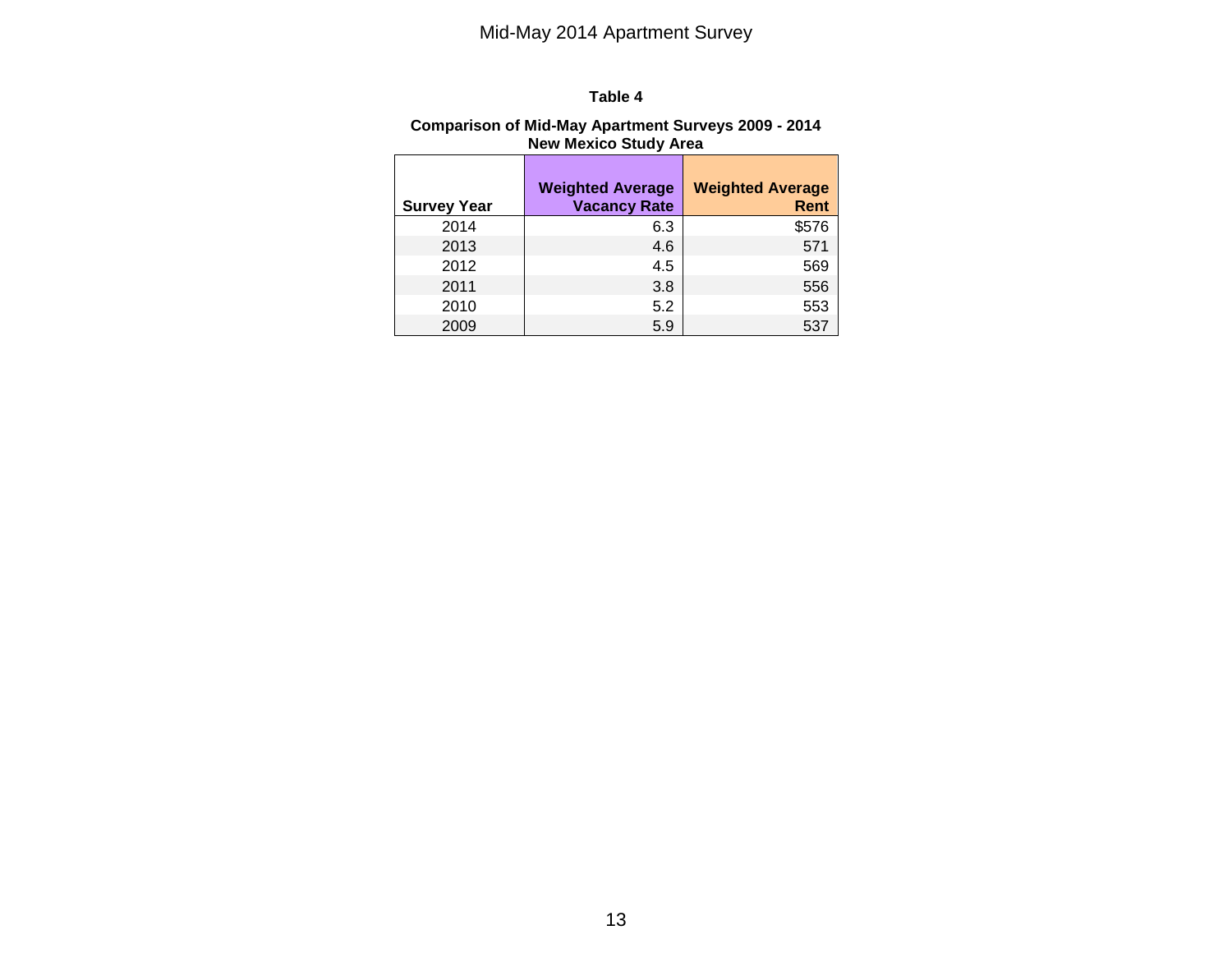#### **APPENDIX**

#### *POSTCARD: PRE-SURVEY NOTICE*

May 2, 2014

Dear Manager,

Our organization, the Bureau of Business and Economic Research (BBER) at the University of New Mexico, will soon conduct a survey of apartment vacancies and rents for the New Mexico Mortgage Finance Authority (MFA). The results from this survey will help MFA enhance their databases to better administer various housing programs throughout the state. You should receive a survey form within the next one to two weeks. Upon receipt, please complete the form and return it to BBER. **The information you provide about individual properties will remain confidential**. Only aggregate or combined data will be published and survey results will be available upon request. Thank you in advance for your participation. If you have any questions please contact Daren Ruiz at BBER (phone: 505-277-7062; e-mail: daruiz@unm.edu).

Sincerely,

Synam L. leyen

Suzan Reagan Head of Information Services Bureau of Business and Economic Research University of New Mexico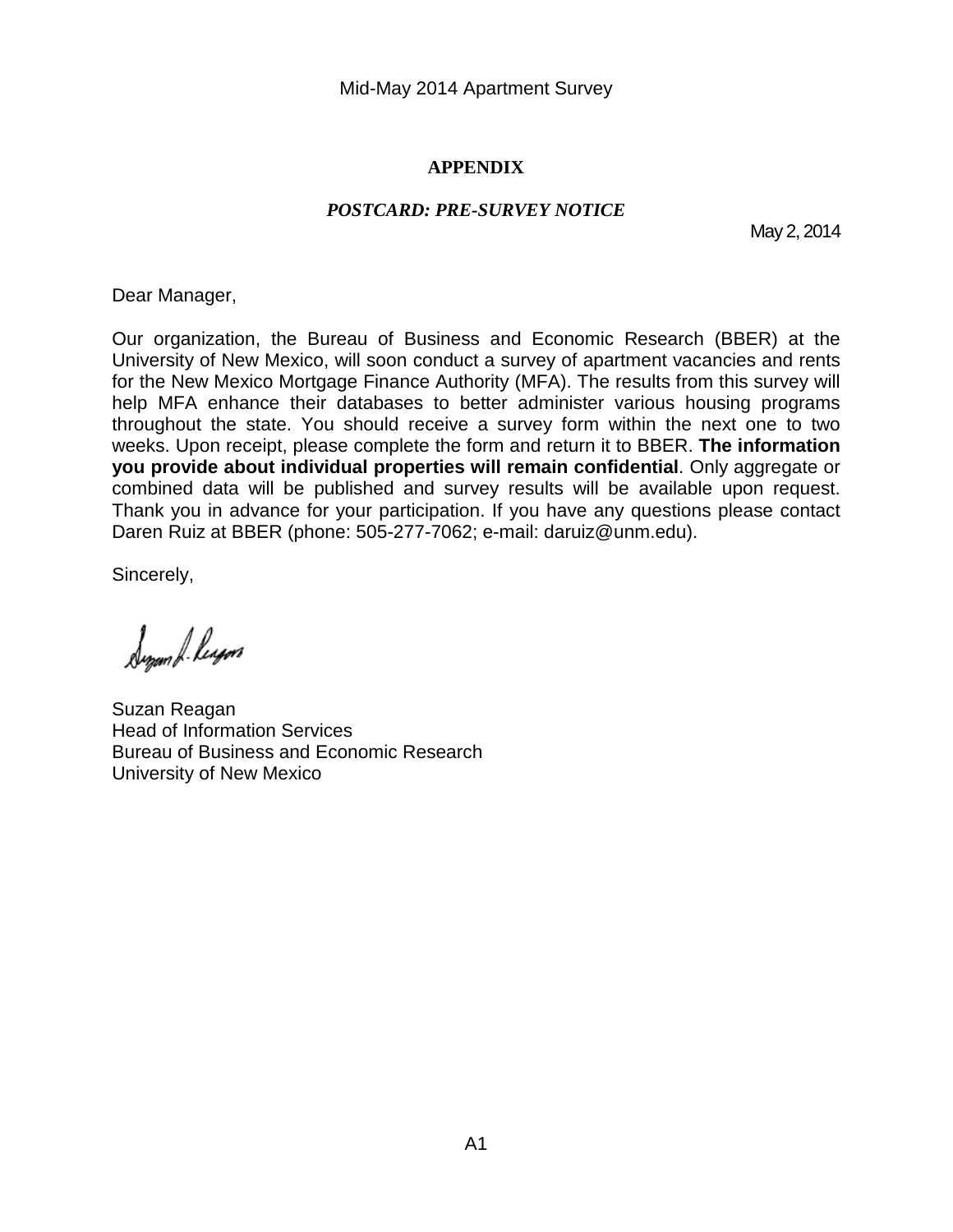

University of New Mexico Bureau of Business and Economic Research MSC06 3510 1 University of New Mexico Albuquerque, NM 87131-0001

May 9, 2014

Dear Manager,

Our organization, the Bureau of Business and Economic Research (BBER) at the University of New Mexico, is conducting a survey of apartment vacancies and rents for the New Mexico Mortgage Finance Authority (MFA). The survey asks for information as of **mid-May 2014** for all those New Mexico properties of **five or more units that are NOT in Albuquerque, Rio Rancho or Santa Fe**. The results from this survey will provide MFA with current information about local markets, improving their knowledge base to better administer various housing programs throughout the state.

Please complete and **return the enclosed survey form to BBER by Friday, May 30, 2014**. A business reply envelope has been included for your convenience. Alternatively, you can FAX the completed form to BBER at (505) 277-2773 or fill it out online at <https://www.surveymonkey.com/s/BBER-ApartmentSurvey> . If you wish to receive the questionnaire in digital format, let us know the appropriate e-mail address and we will send an electronic version of the survey form. You can send your e-mail address to Daren Ruiz at daruiz@unm.edu.

If you have any questions or concerns, please contact Daren (phone: 505-277-7062, e-mail: daruiz@unm.edu).

**Information that you provide about individual properties will remain confidential.** Only aggregate or combined data will be published. Thank you for your participation.

Sincerely,

Synam & Reyon

Suzan Reagan Sr. Program Mgr. Data Bank Bureau of Business and Economic Research University of New Mexico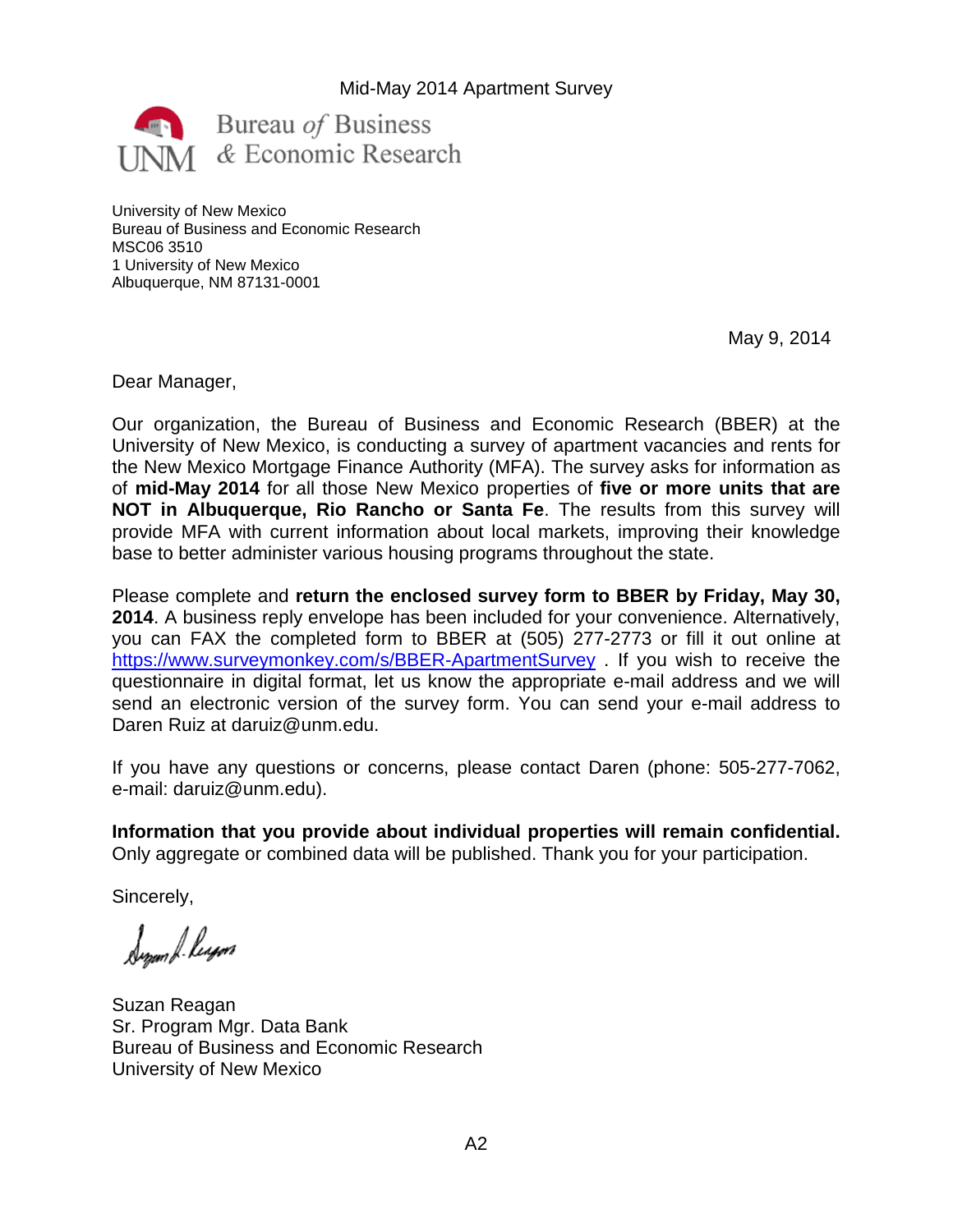

**Exercise** Bureau of Business **INM** & Economic Research

## **BBER Apartment Survey for MFA: Mid-May 2014**

*Instructions*: Please write your contact information in the designated spaces below. At the bottom of this page you can indicate if you would like a copy of the final survey results.

The attached page is the actual questionnaire, with space to provide information for up to three properties. If you need more pages we can send them to you or, if you wish, you can photocopy the blank questionnaire. The survey covers only New Mexico properties of **five or more units that are NOT in Albuquerque, Rio Rancho, or Santa Fe**.

For each of these properties, please provide the property name and complete address, and estimate when the property was first built. In addition, please provide the following information for **mid-May 2014**: the total number of units at that property by type of apartment (e.g., efficiency, 1-bedroom, etc.), the **average asking** rent by type of apartment, and the number of vacant units by type of apartment. Vacant units are those that are physically empty.

**Information about individual properties will remain confidential. Only aggregate or combined data will be published.** Again, if you would like to receive a copy of our final findings, please check the "Yes" line under your contact information below.

**Please return materials to BBER** in the enclosed business reply envelope **by Fri., May 30, 2014**. If you have misplaced this envelope we can replace it or you can mail the completed survey to:

Attn.: Daren Ruiz University of New Mexico Bureau of Business and Economic Research MSC06 3510 1 University of New Mexico Albuquerque, NM 87131-0001

Alternatively, you can FAX the completed form to 505-277-2773 or you can fill the survey out online at <https://www.surveymonkey.com/s/BBER-ApartmentSurvey> . If you have any questions, wish to receive additional copies of the questionnaire, please contact Daren (phone: 505-277-7062; e-mail daruiz@unm.edu ). Thank you for participating in the survey.

#### Please provide *your* **contact information**:

| Address Andreas Address Address Andreas Andreas Address Address Address Andreas Address Address Andres Address |  |  |
|----------------------------------------------------------------------------------------------------------------|--|--|
|                                                                                                                |  |  |
|                                                                                                                |  |  |
| Would you like a copy of our final findings? Yes ___ No ____                                                   |  |  |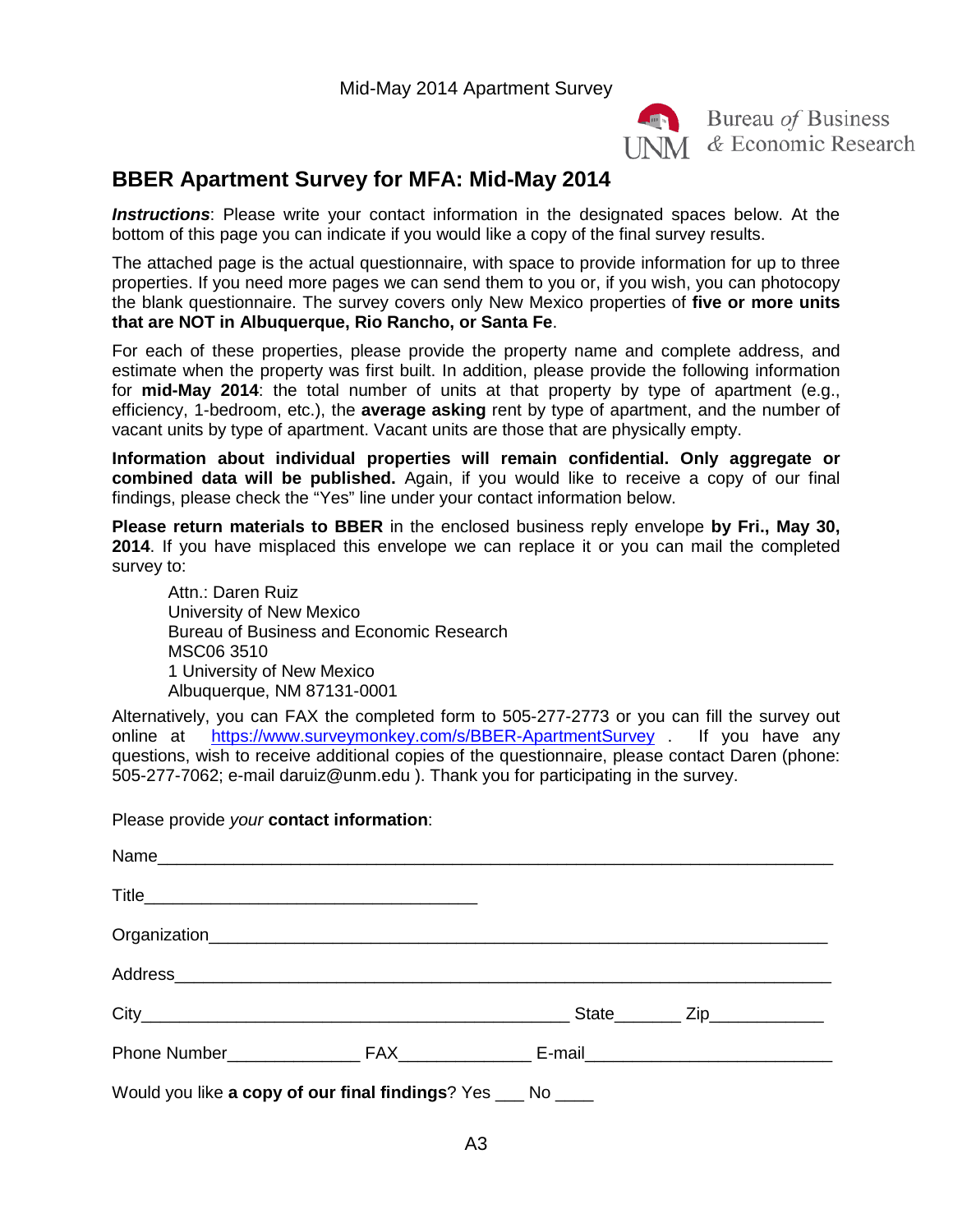## **BBER Apartment Survey for MFA: Mid-May 2014**

| Property:                                     |                   |                                          |           |           |                                   |              |
|-----------------------------------------------|-------------------|------------------------------------------|-----------|-----------|-----------------------------------|--------------|
|                                               |                   |                                          |           |           |                                   |              |
|                                               |                   |                                          |           |           |                                   |              |
|                                               |                   |                                          |           |           | State Zip                         |              |
| Year Property Built (est.) __________________ |                   |                                          |           |           |                                   |              |
|                                               |                   |                                          |           |           | 4 or more                         |              |
|                                               |                   | Efficiency 1-Bedroom 2-Bedroom 3-Bedroom |           |           | <b>Bedroom</b>                    | <b>Total</b> |
| <b>Number of Units</b>                        |                   |                                          |           |           |                                   |              |
| <b>Average Asking Rent</b>                    |                   |                                          |           |           |                                   |              |
| <b>Number of Vacant Units*</b>                |                   |                                          |           |           |                                   |              |
|                                               |                   | * Vacant means physically empty.         |           |           |                                   |              |
|                                               |                   |                                          |           |           |                                   |              |
|                                               |                   |                                          |           |           |                                   |              |
|                                               |                   |                                          |           |           |                                   |              |
| Property:                                     |                   |                                          |           |           |                                   |              |
|                                               |                   |                                          |           |           |                                   |              |
|                                               |                   |                                          |           |           |                                   |              |
|                                               |                   |                                          |           |           |                                   |              |
| Year Property Built (est.) _______________    |                   |                                          |           |           |                                   |              |
|                                               |                   |                                          |           |           | 4 or more                         |              |
|                                               |                   | Efficiency 1-Bedroom                     | 2-Bedroom | 3-Bedroom | <b>Bedroom</b>                    | <b>Total</b> |
| <b>Number of Units</b>                        |                   |                                          |           |           |                                   |              |
| <b>Average Asking Rent</b>                    |                   |                                          |           |           |                                   |              |
| <b>Number of Vacant Units*</b>                |                   |                                          |           |           |                                   |              |
|                                               |                   | * Vacant means physically empty.         |           |           |                                   |              |
|                                               |                   |                                          |           |           |                                   |              |
|                                               |                   |                                          |           |           |                                   |              |
|                                               |                   |                                          |           |           |                                   |              |
| Property:                                     |                   |                                          |           |           |                                   |              |
|                                               |                   |                                          |           |           |                                   |              |
| <b>Address</b>                                |                   |                                          |           |           |                                   |              |
| $City_$                                       |                   |                                          |           |           | State______<br>$\mathsf{Zip}_{-}$ |              |
| Year Property Built (est.) ________________   |                   |                                          |           |           |                                   |              |
|                                               |                   |                                          |           |           | 4 or more                         |              |
|                                               | <b>Efficiency</b> | 1-Bedroom                                | 2-Bedroom | 3-Bedroom | <b>Bedroom</b>                    | <b>Total</b> |
| <b>Number of Units</b>                        |                   |                                          |           |           |                                   |              |
| <b>Average Asking Rent</b>                    |                   |                                          |           |           |                                   |              |
| <b>Number of Vacant Units*</b>                |                   |                                          |           |           |                                   |              |
|                                               |                   | * Vacant means physically empty.         |           |           |                                   |              |
|                                               |                   |                                          |           |           |                                   |              |

**Please return materials to BBER** in the enclosed business reply envelope **by Friday, May 30, 2014**. If you have misplaced the envelope we can replace it or you can mail the completed survey to *Attn.: Daren Ruiz; University of New Mexico; Bureau of Business and Economic Research; MSC06 3510; 1 University of New Mexico; Albuquerque, NM 87131-0001*. You can also FAX the completed form to 505-277-2773 or fill it out online at https://www.surveymonkey.com/s/BBER-ApartmentSurvey. If you have any questions, or wish to receive additional copies of the questionnaire, contact Daren (phone: 505-277-7062; e-mail: daruiz@unm.edu).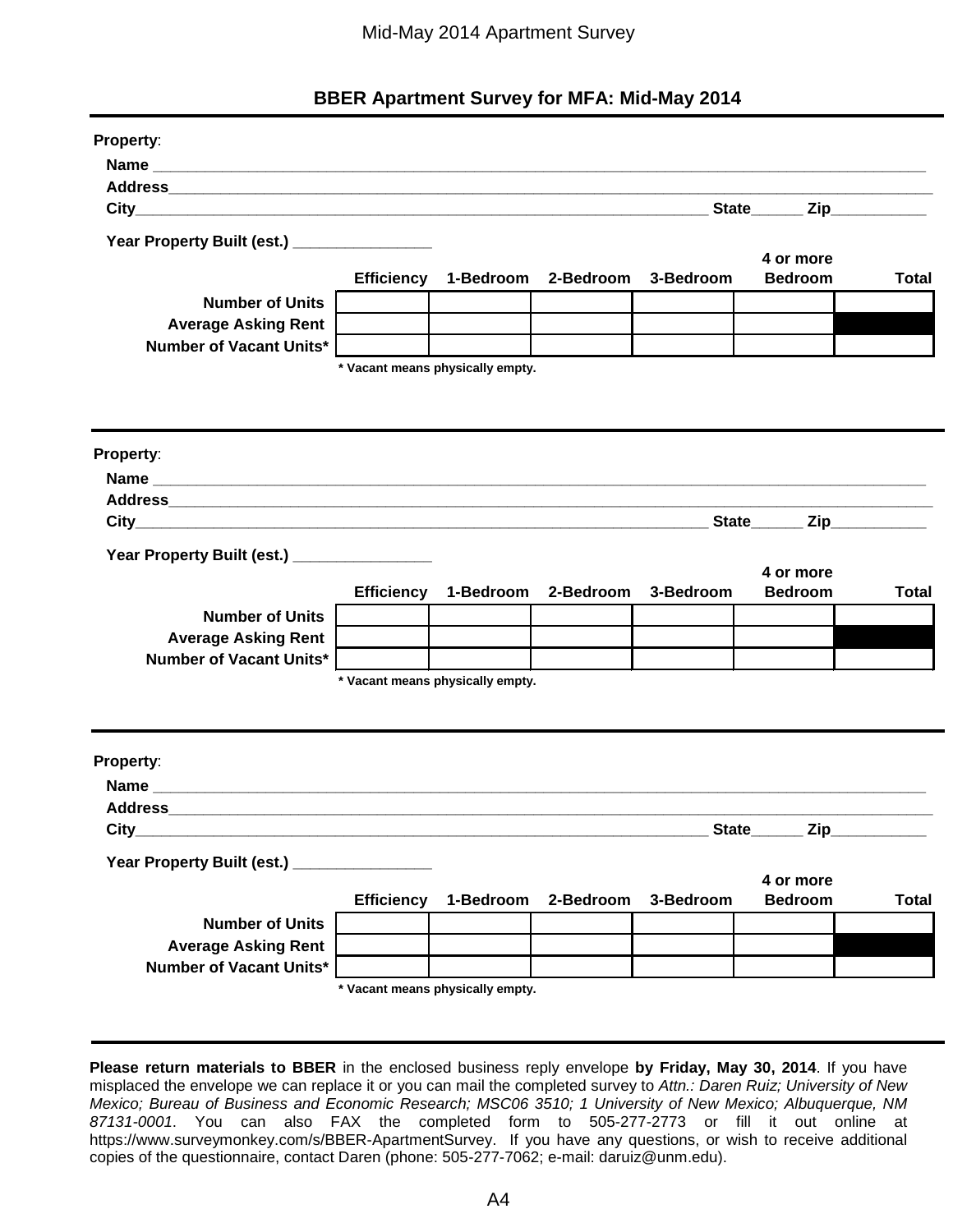## *POSTCARD: POST-SURVEY NOTICE*

Dear Manager, National School and School and School and School and School and School and School and School and School and School and School and School and School and School and School and School and School and School and S 2014

A few weeks ago the Bureau of Business and Economic Research (BBER) at the University of New Mexico sent you a survey of apartment vacancies and rents. BBER is conducting the survey for the New Mexico Mortgage Finance Authority (MFA). If you have completed and returned the questionnaire we thank you and appreciate your participation. The results from this survey will help MFA enhance their databases to better administer various housing programs throughout the state. If you have not returned the questionnaire, this notice is a gentle reminder that it is now due. Please complete the form and return it to BBER -ORcomplete the survey on line at https://

www.surveymonkey.com/s/BBER-ApartmentSurvey. The information you provide about individual properties will remain confidential. Only aggregate or combined data will be published and survey results will be available upon request. If you have any questions or do not have a copy of the survey, please contact Daren Ruiz at BBER (phone: 505-277-7062; e-mail: daruiz@unm.edu).

Sincerely,

Synam & Regen

Suzan Reagan, Sr. Program Mgr. Data Bank Bureau of Business and Economic Research University of New Mexico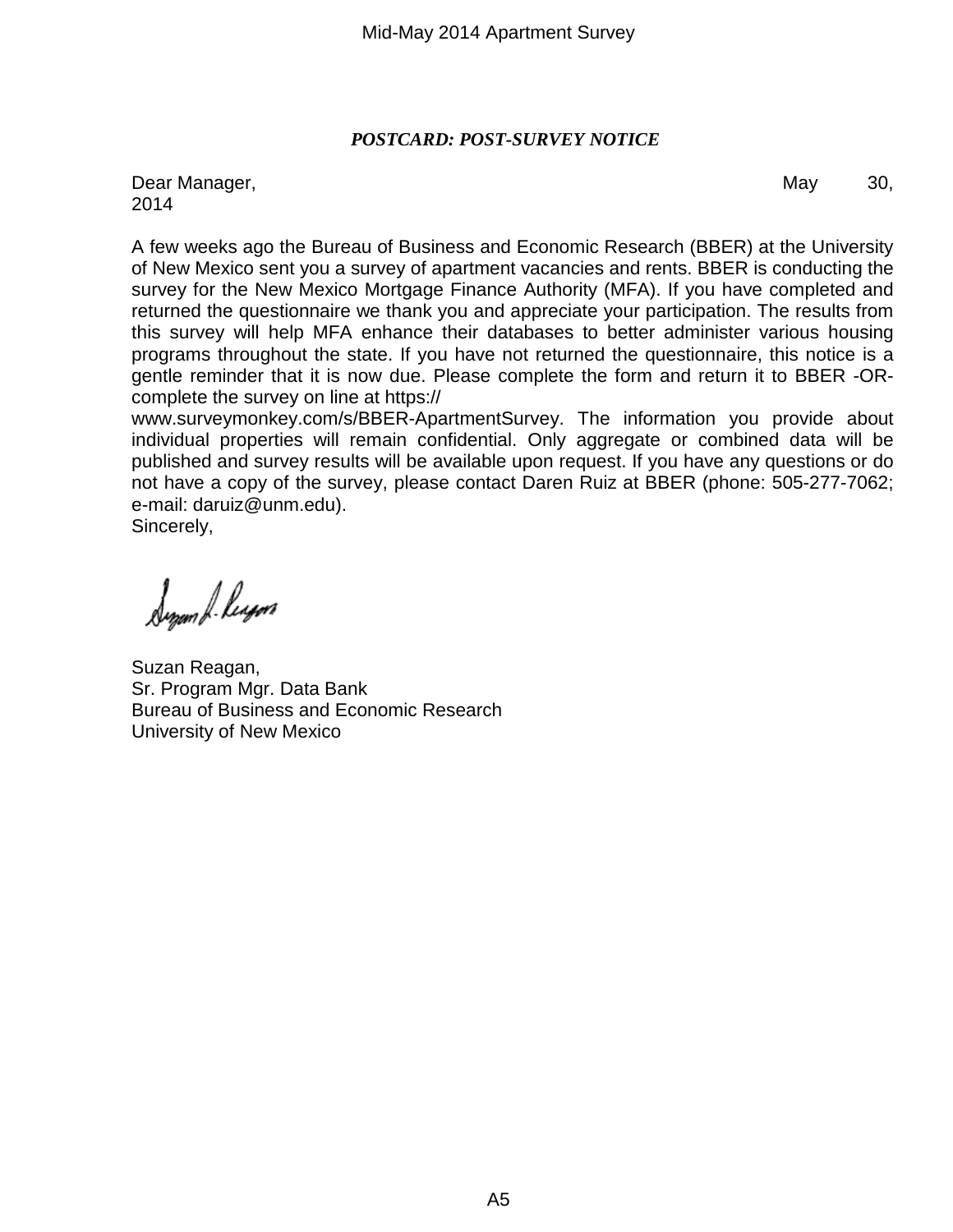#### *Survey Monkey Version*

## 1. About the 2014 Mid-May Apartment Survey

Our organization, the Bureau of Business and Economic Research (BBER) at the University of New Mexico, is conducting a survey of apartment vacancies and rents for the New Mexico Mortgage Finance Authority (MFA). The survey asks for information as of mid-May 2014 for all those New Mexico properties of five or more units that are NOT in Albuguergue, Rio Rancho or Santa Fe. The results from this survey will provide MFA with current information about local markets, improving their knowledge base to better administer various housing programs throughout the state.

Information that you provide about individual properties will remain confidential. Only aggregate or combined data will be published.

If you have any questions or concerns, please contact Daren (phone: 505-277-7062, e-mail: daruiz@unm.edu).

#### Please provide your contact information:

| Name:         |                                                                                                                |
|---------------|----------------------------------------------------------------------------------------------------------------|
| Title:        |                                                                                                                |
| Organization: |                                                                                                                |
| Address:      |                                                                                                                |
| City:         | and the state of the state of the state of the state of the state of the state of the state of the state of th |
| State:        |                                                                                                                |
| Zip:          |                                                                                                                |
| Email:        |                                                                                                                |
| Phone:        |                                                                                                                |
| Fax:          |                                                                                                                |
|               |                                                                                                                |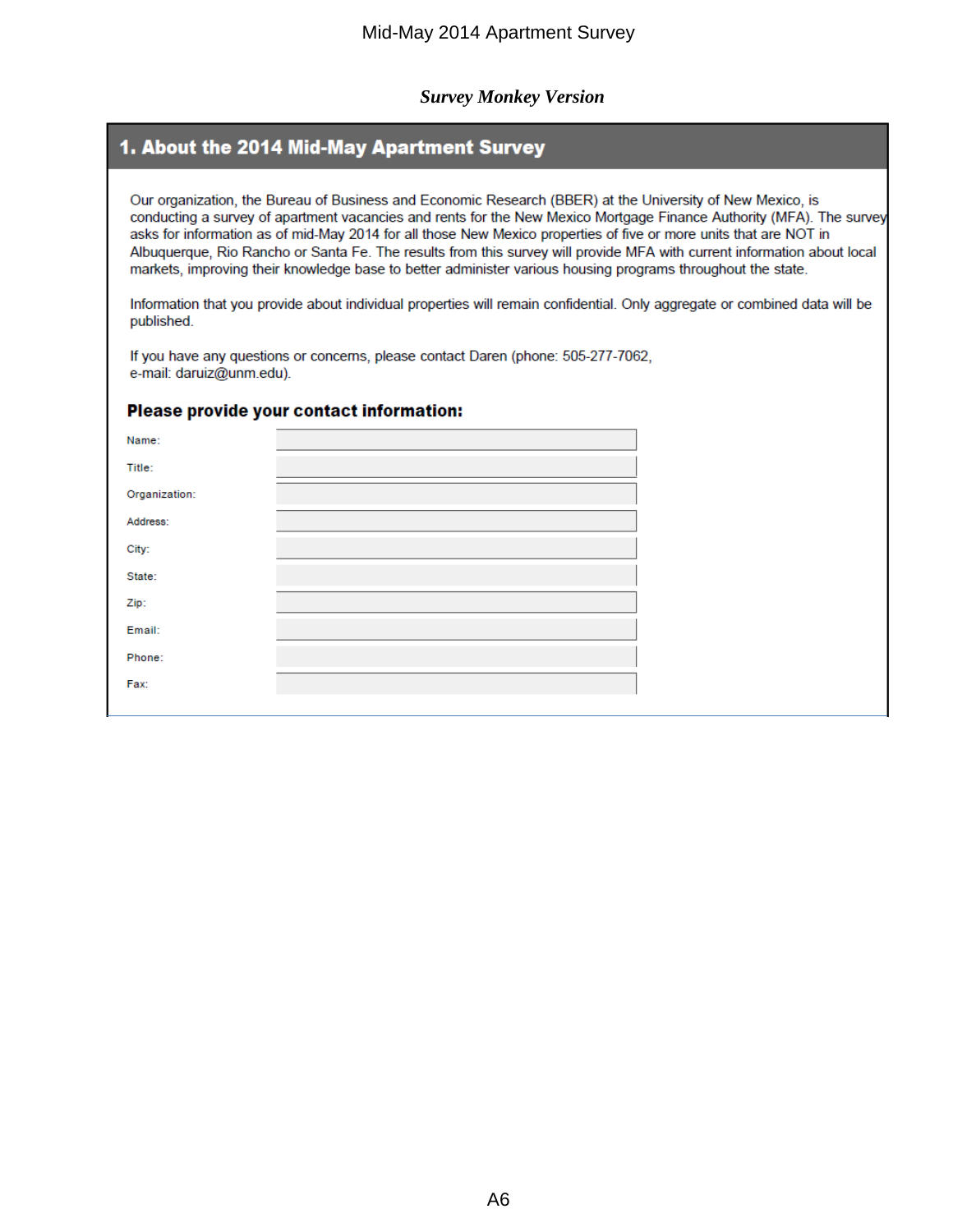| <b>Property</b>                                          |                                                                                                                                                                                                                                                                           |  |
|----------------------------------------------------------|---------------------------------------------------------------------------------------------------------------------------------------------------------------------------------------------------------------------------------------------------------------------------|--|
| Name                                                     |                                                                                                                                                                                                                                                                           |  |
| <b>Address</b>                                           |                                                                                                                                                                                                                                                                           |  |
| City                                                     |                                                                                                                                                                                                                                                                           |  |
| State                                                    |                                                                                                                                                                                                                                                                           |  |
| Zip                                                      |                                                                                                                                                                                                                                                                           |  |
| Year Property Built (est.)                               |                                                                                                                                                                                                                                                                           |  |
| Vacant units are those that are physically empty.        | For this property plase provide the following information for mid-May 2014: the total<br>number of units by type of appartment (e.g., efficiency, 1-bedroom, etc.), the average<br>asking rent by type of apartment, and the number of vacant units by type of apartment. |  |
| Number of Efficiency Units                               |                                                                                                                                                                                                                                                                           |  |
| Average Asking Rent for Efficiencies                     |                                                                                                                                                                                                                                                                           |  |
| Number of Vacant Efficiency Units                        |                                                                                                                                                                                                                                                                           |  |
| Number of 1-Bedroom Units                                |                                                                                                                                                                                                                                                                           |  |
| Average Asking Rent for 1-Bedroom Units                  |                                                                                                                                                                                                                                                                           |  |
| Number of Vacant 1-Bedroom Units                         |                                                                                                                                                                                                                                                                           |  |
| Number of 2-Bedroom Units                                |                                                                                                                                                                                                                                                                           |  |
| Average Asking Rent for 2-Bedroom Units                  |                                                                                                                                                                                                                                                                           |  |
| Number of Vacant 2-Bedroom Units                         |                                                                                                                                                                                                                                                                           |  |
| Number of 3-Bedroom Units                                |                                                                                                                                                                                                                                                                           |  |
| Average Asking Rent for 3-Bedroom Units                  |                                                                                                                                                                                                                                                                           |  |
| Number of Vacant 3-Bedroom Units                         |                                                                                                                                                                                                                                                                           |  |
| Number of 4 or More Bedroom Units                        |                                                                                                                                                                                                                                                                           |  |
| Average Asking Rent for 4 or More Bedroom Units          |                                                                                                                                                                                                                                                                           |  |
| Number of Vacant 4 or More Bedroom Units                 |                                                                                                                                                                                                                                                                           |  |
| <b>Total Number of Units</b>                             |                                                                                                                                                                                                                                                                           |  |
| <b>Total Number of Vacant Units</b>                      |                                                                                                                                                                                                                                                                           |  |
|                                                          |                                                                                                                                                                                                                                                                           |  |
| Do you have another property to provide information for? |                                                                                                                                                                                                                                                                           |  |